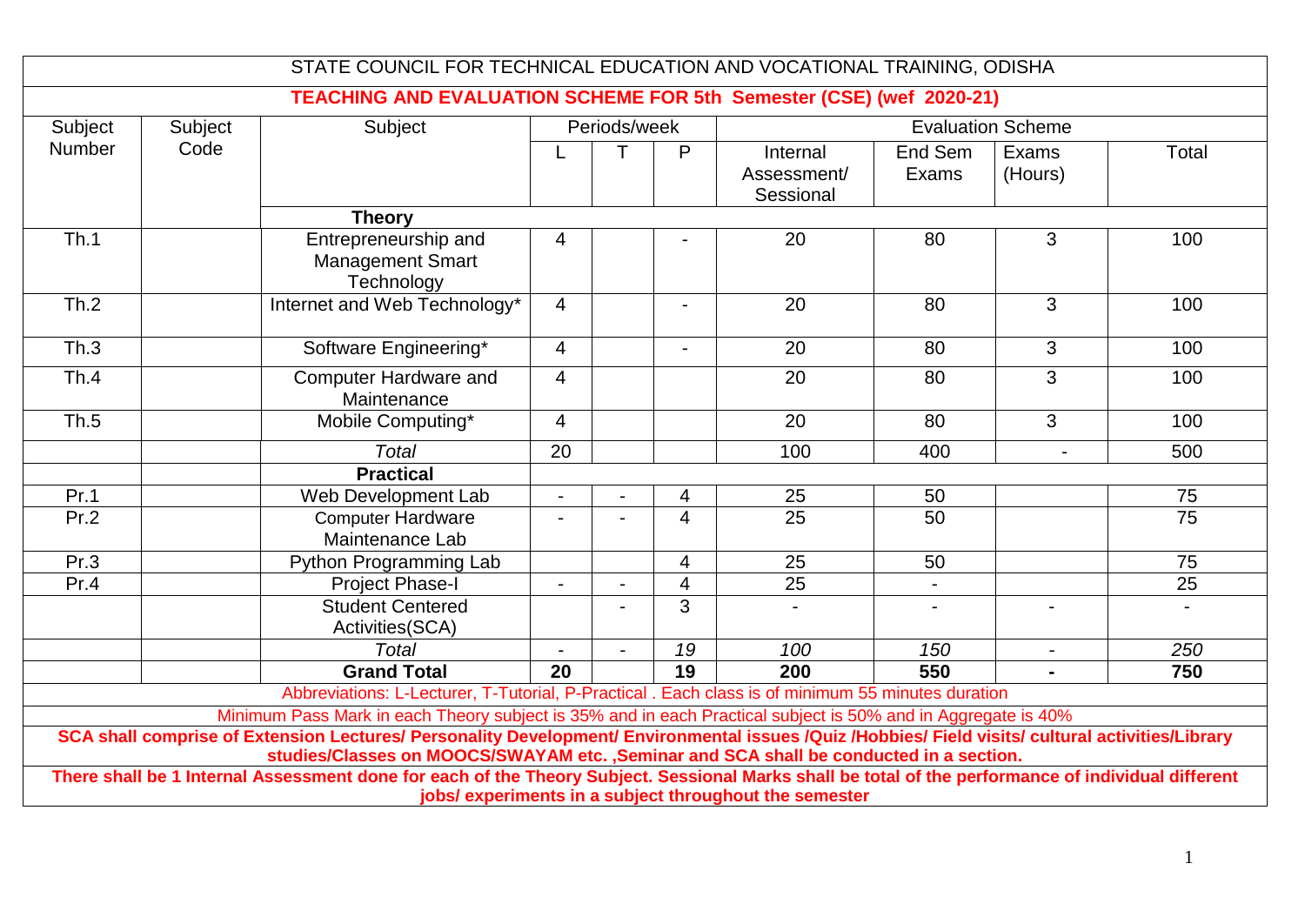# **Th1. ENTREPRENEURSHIP and MANAGEMENT & SMART TECHNOLOGY**

(Common to all Branches)

| <b>Theory</b>        | 4 Periods per<br>week | <b>Internal Assessment</b> | 20 Marks |
|----------------------|-----------------------|----------------------------|----------|
| <b>Total Periods</b> | 60 Periods            | <b>End Sem Exam</b>        | 80 Marks |
| <b>Examination</b>   | <b>3hours</b>         | <b>Total Marks</b>         | 100Marks |

| SI No. | Topic                                 | Periods |
|--------|---------------------------------------|---------|
|        | Entrepreneurship                      | 10      |
| 2      | Market Survey and Opportunity         | 8       |
|        | Identification(Business Planning)     |         |
| 3      | Project report Preparation            | 4       |
| 4      | <b>Management Principles</b>          | 5       |
| 5      | <b>Functional Areas of Management</b> | 10      |
| 6      | Leadership and Motivation             | 6       |
| 7      | Work Culture, TQM & Safety            | 5       |
| 8      | Legislation                           | 6       |
| 9      | <b>Smart Technology</b>               | 6       |
|        | TOTAL                                 | 60      |

#### **Topic Wise Distribution of Periods**

#### **RATIONALE**

In the present day scenario, it has become imperative to impart entrepreneurship and management concepts to students, so that a significant percentage of them can be directed towards setting up and managing their own small enterprises. It may be further added that an entrepreneurial mind set with managerial skill helps the student in the job market. The students can also be introduced with Startup and Smart Technology concept, which shall radically change the working environment in the coming days in the face of Industry 4.0

*In this subject, the Students shall be introduced/ exposed to different concepts and Terminologies in brief only, so that he/she can have broad idea about different concepts/items taught in this subject.* Solving numerical problem on any topic/item is beyond the scope of this subject.

#### **OBJECTIVES**

After undergoing this course, the students will be able to :

- Know about Entrepreneurship, Types of Industries and Startups
- Know about various schemes of assistance by entrepreneurial support agencies
- Conduct market survey
- Prepare project report
- know the management Principles and functional areas of management
- Inculcate leadership qualities to motivate self and others.
- Maintain and be a part of healthy work culture in an organisation.
- Use modern concepts like TQM
- Know the General Safety Rules
- Know about IOT and its Application in SMART Environment.

#### **DETAILED CONTENTS**

#### 1. **Entrepreneurship**

- Concept / Meaning of Entrepreneurship
- Need of Entrepreneurship
- Characteristics, Qualities and Types of entrepreneur, Functions
- Barriers in entrepreneurship
- Entrepreneurs vrs. Manager
- Forms of Business Ownership: Sole proprietorship, partnership forms and others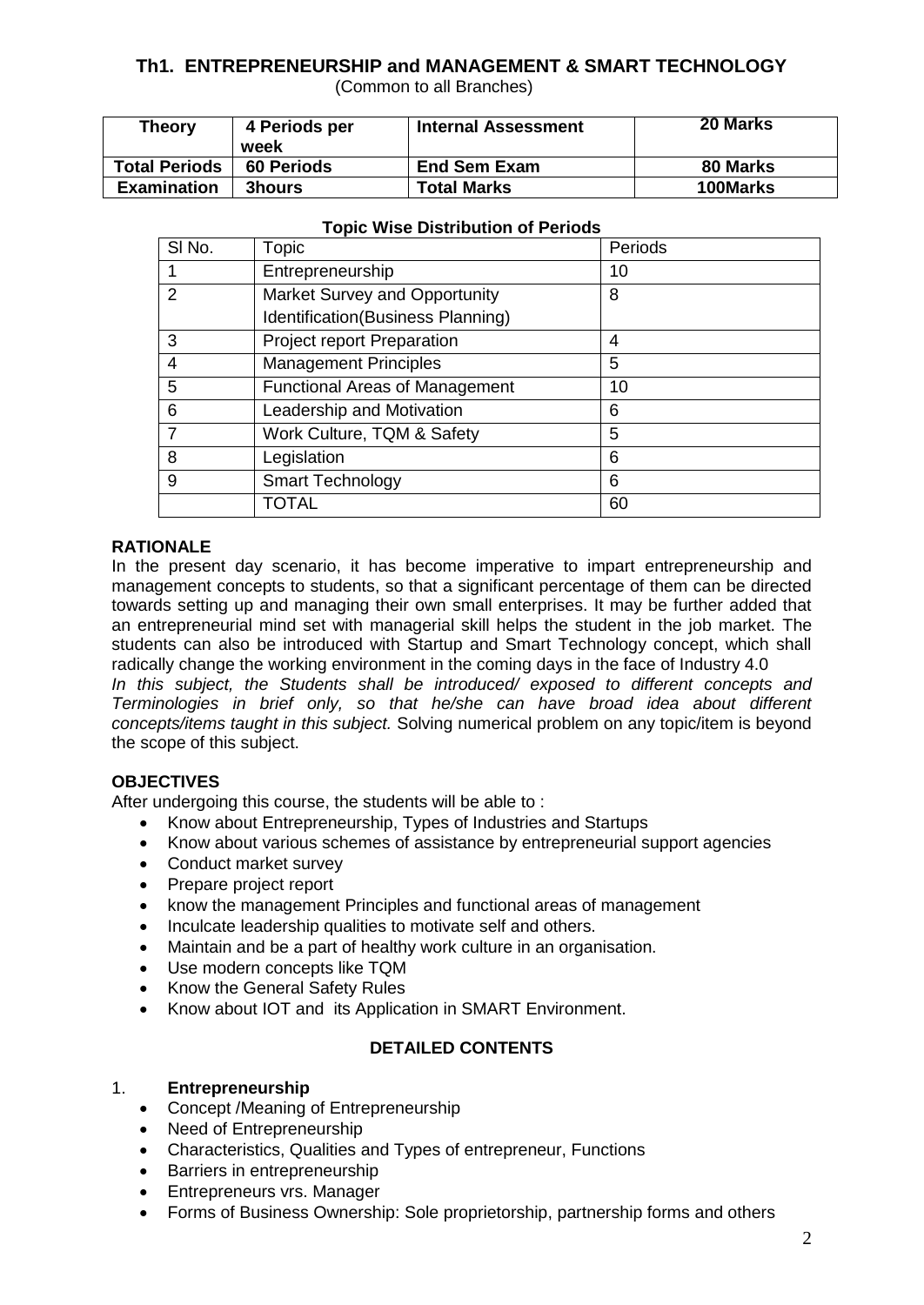- Types of Industries, Concept of Start-ups
- Entrepreneurial support agencies at National, State, District Level( Sources): DIC, NSIC,OSIC, SIDBI, NABARD, Commercial Banks, KVIC etc.
- Technology Business Incubators (TBI) and Science and Technology Entrepreneur Parks

#### 2. **Market Survey and Opportunity Identification (Business Planning)**

- Business Planning
- SSI, Ancillary Units, Tiny Units, Service sector Units
- Time schedule Plan, Agencies to be contacted for Project Implementation
- Assessment of Demand and supply and Potential areas of Growth
- Identifying Business Opportunity
- Final Product selection

### 3. **Project report Preparation**

- Preliminary project report
- Detailed project report, Techno economic Feasibility
- Project Viability

#### 4. **Management Principles**

- Definitions of management
- Principles of management
- Functions of management (planning, organising, staffing, directing and controlling etc.)
- Level of Management in an Organisation

#### 5. **Functional Areas of Management**

- a) Production management
	- Functions, Activities
		- Productivity
		- Quality control
	- Production Planning and control
- b) Inventory Management
	- Need for Inventory management
	- Models/Techniques of Inventory management
- c) Financial Management
	- Functions of Financial management
	- Management of Working capital
	- Costing (only concept)
	- Break even Analysis
	- Brief idea about Accounting Terminologies: Book Keeping, Journal entry, Petty Cash book, P&L Accounts, Balance Sheets(only Concepts)
- d) Marketing Management
	- Concept of Marketing and Marketing Management
	- Marketing Techniques (only concepts)
	- Concept of 4P s (Price, Place, Product, Promotion)
- e) Human Resource Management
- Functions of Personnel Management
- Manpower Planning, Recruitment, Sources of manpower, Selection process, Method of Testing, Methods of Training & Development, Payment of Wages

#### 6. **Leadership and Motivation**

- a) Leadership
	- Definition and Need/Importance
	- Qualities and functions of a leader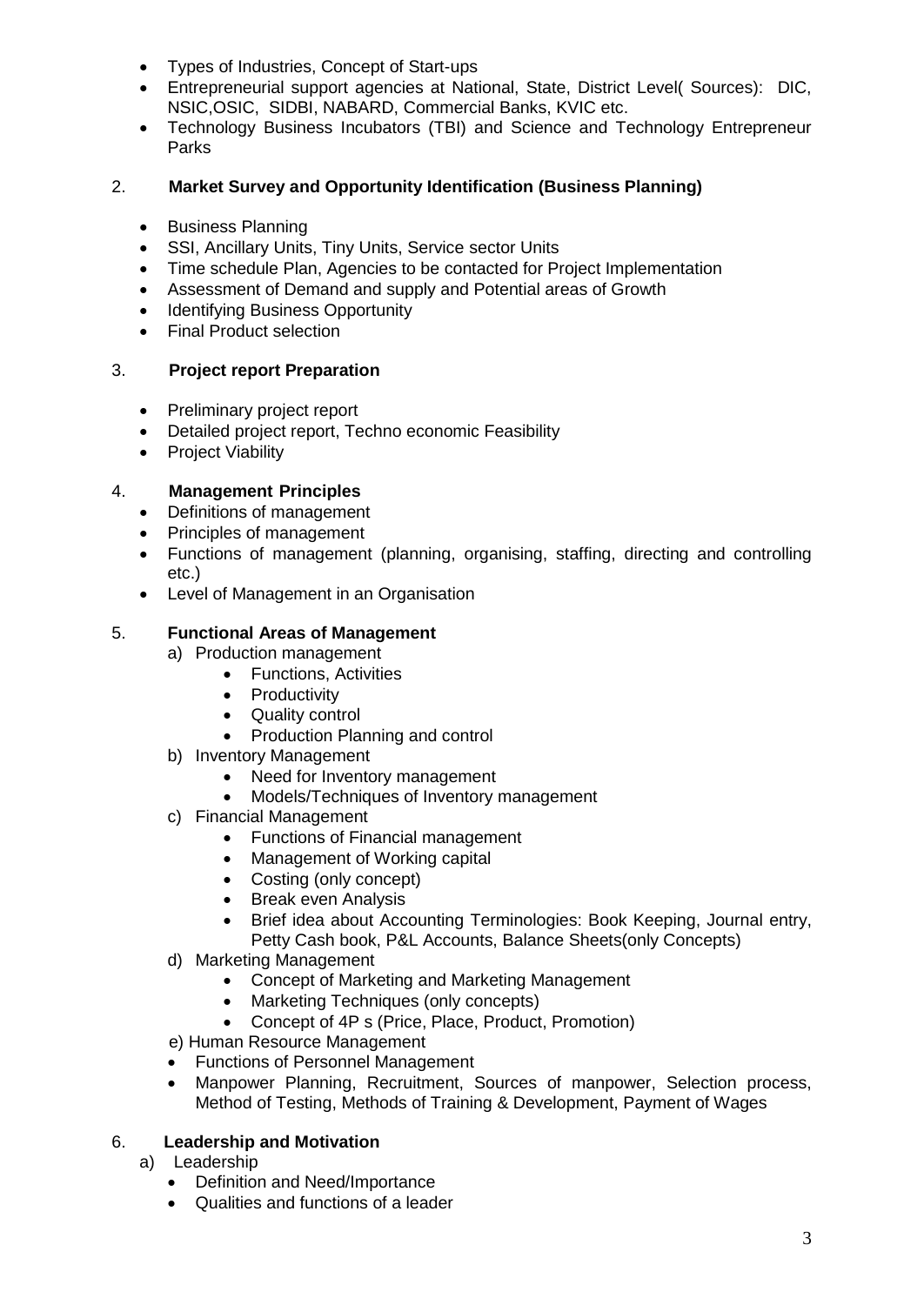- Manager Vs Leader
- Style of Leadership (Autocratic, Democratic, Participative)
- b) Motivation
	- Definition and characteristics
	- Importance of motivation
	- Factors affecting motivation
	- Theories of motivation (Maslow)
	- Methods of Improving Motivation
	- Importance of Communication in Business
	- Types and Barriers of Communication

#### 7. **Work Culture, TQM & Safety**

- Human relationship and Performance in Organization
- Relations with Peers, Superiors and Subordinates
- TQM concepts: Quality Policy, Quality Management, Quality system
- Accidents and Safety, Cause, preventive measures, General Safety Rules , Personal Protection Equipment(PPE)

#### 8. **Legislation**

- a) Intellectual Property Rights(IPR), Patents, Trademarks, Copyrights
- b) Features of Factories Act 1948 with Amendment (only salient points)
- c) Features of Payment of Wages Act 1936 (only salient points)

#### 9. **Smart Technology**

- Concept of IOT, How IOT works
- Components of IOT, Characteristics of IOT, Categories of IOT
- Applications of IOT- Smart Cities, Smart Transportation, Smart Home, Smart Healthcare, Smart Industry, Smart Agriculture, Smart Energy Management etc.

#### **Syllabus to be covered before IA:** Chapter 1,2,3,4

#### **RECOMMENDED BOOKS**

- 1. Entrepreneurship Development and Management by R.K Singhal, Katson Books., New Delhi
- 2. Entrepreneurship Development and Management by U Saroj and V Mahendiratta, Abhishek Publications, Chandigarh
- 3. Entrepreneurship Development and Management by Vasant Desai, Himalaya Pub.House
- 4. Industrial Engineering and Management by O.P Khanna ,Dhanpat Rai and Sons
- 5. Industrial Engineering and Management by Banga and Sharma, Khanna Publications
- 6. Internet of Things by Jeeva Jose, Khanna Publications, New Delhi
- 7. Online Resource on Startups and other concepts
- 8. <https://www.fundable.com/learn/resources/guides/startup>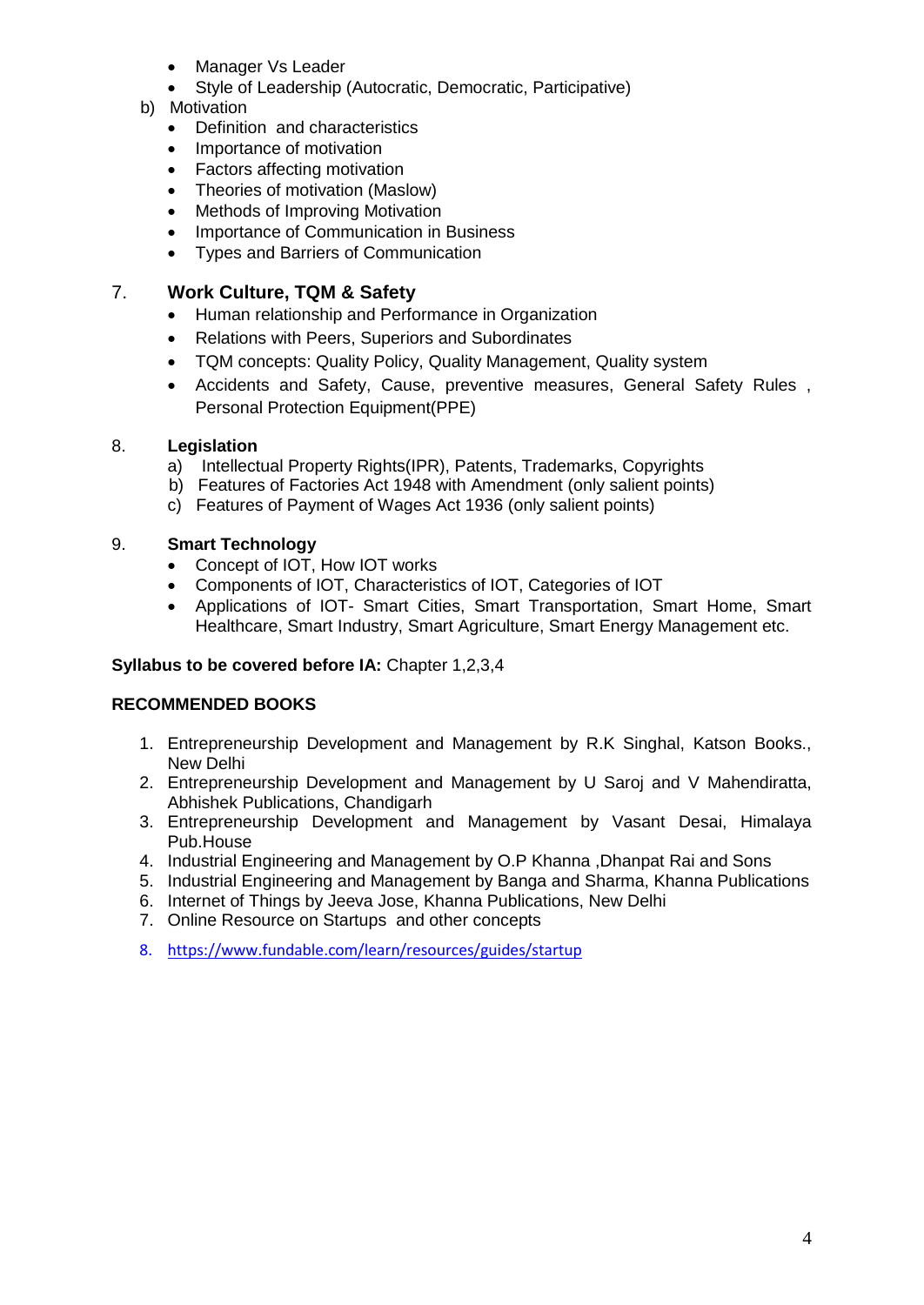# **Th-2 INTERNET AND WEB TECHNOLOGY**

**(Common to CSE/IT)**

| Theory                  | 4 Periods per<br>week | <b>Internal Assessment</b> | <b>20 Marks</b> |  |  |
|-------------------------|-----------------------|----------------------------|-----------------|--|--|
| Total<br><b>Periods</b> | <b>60 Periods</b>     | <b>End Sem Exam</b>        | 80 Marks        |  |  |
| <b>Examination</b>      | 3hours                | <b>Total Marks</b>         | 100Marks        |  |  |

# **A. Topic wise distribution of periods**

| SI. No.        | <b>Topics</b>                          | <b>Periods</b> |
|----------------|----------------------------------------|----------------|
|                | <b>Internet Basics</b>                 | 6              |
| 2              | <b>Internet Connectivity &amp; WWW</b> | 9              |
| 3              | Internet Security                      | 6              |
| 4              | <b>Internet Application</b>            | 6              |
| 5              | <b>Website Classifications</b>         | 3              |
| 6              | Development of Portals Using HTML      | 9              |
| $\overline{7}$ | Client side Scripting with JavaScript  | 6              |
| 8              | <b>Server Side Scripting</b>           | 5              |
| 9              | Server Side Programming using PHP      | 10             |
|                | <b>TOTAL</b>                           | 60             |

**B. RATIONALE :**Now a days the usage of internet has become very essential in various areas like education, entertainment, business, sports etc. This subject will expose the learner to have an idea about the applications and services of Internet. Further the learner will able to plan and design a website to achieve the goal.

**C**. **Objective:** After completion of this course the student will be able to**:**

- Understand the concept of Internet and its wide application in various areas**.**
- Understand different internet connectivity and ISP.
- Understand the Internet security and Applications
- Know the methods of development of Portals using HTML
- Know the Client side Scripting using JavaScript
- Know the server side Scripting using PHP
- Know the what is ASP and what can it do

# **D. DETAIL CONTENTS:**

# **1.0 Internet Basics**

- 1.1 Computer network
- 1.2 Concept of Internet, Intranet, Modem

1.3. IP Address, Internet Domains, CIDR Notation, ISP, TCP/IP

# **2.0 Internet Connectivity & WWW**

- 2.1 Introduction ot connectivity
- 2.2 Medium and methods of connectivity, ISDN, VSAT, RF Link
- 2.3 Working of Internet
- 2.4 Introduction to WWW, Application Level Protocol
- 2.5 Web Browser, URL, Hyper text, Hyperlinks, Hypermedia,
- 2.6 Search Engine, Proxy sever, CGI, URI, Dreamweaver

# **3.0 Internet Security**

3.1 Introduction to security

3.2 Types of security, Authentication & Authorization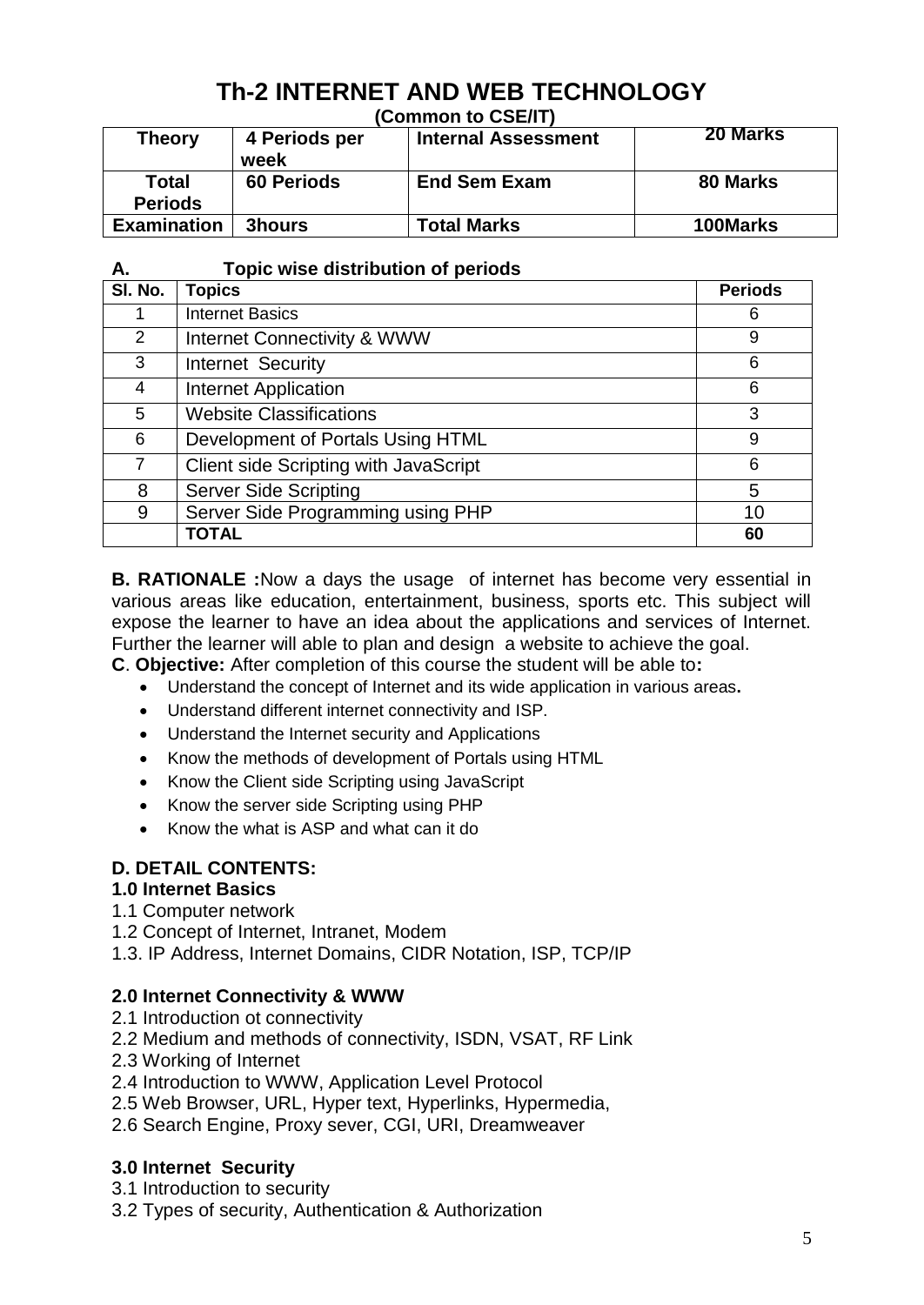3.3 Firewalls, Encryption & Decryption, SSL

# **4.0 Internet Application**

4.1 E-Mail, Email protocols 4.2 Telnet 4.3 FTP 4.4 Newsgroup 4.5 Chartroom 4.6 Internet Relay Chat 4.7 Video Conferencing 4.8 E-Commerce

# **5.0 Website Classifications**

- 5.1 Static Websites 5.2 Dynamic websites
- 5.3 Web portals
- 5.4 Social Networking Sites
- 5.5 RSS Feed, Blog, Netiquette

# **6.0 Development of Portals Using HTML**

- 6.1 Design a webpage, Good Web Design
- 6.2 HTML Introduction
- 6.3 HTML Tags, Anchor Tag, Table Tag
- 6.4 HTML Frames, Forms
- 6.5 Disadvantages of HTML
- 6.6 Separating style from structure with style sheets
- 6.7 CSS Rules, Types of CSS

# **7.0 Client side Scripting with JavaScript**

- 7.1 Introduction to script, Client side Scripting, Types of Scripting
- 7.2 Variables in JavaScript, Built-in Function
- 7.3 Arrays in JavaScript, Conditional statements, Loops
- 7.4 Document Object Model
- 7.5 Creating Functions, objects in JavaScript
- 7.6 Event handling in JavaScript
- 7.7 Embedding JavaScript with HTML
- 7.8 Working with Cookies
- 7.9 Connecting database using JavaScript in HTML Page
- 7.10 Working with Browser, validating and submitting Forms

# **8.0 Server Side Scripting**

- 8.1 Introduction to server side Scripting
- 8.2 Components of SSS
- 8.3 Difference between CSS and SSS
- 8.4 Server side Scripting method
- 8.5 JavaScript on server
- 8.6 SQL

# **9.0 Server Side Programming using PHP**

- 9.1 Introduction to PHP
- 9.2 Variables, string, operator types
- 9.3 Conditional statement, Loops
- 9.4 Array
- 9.5 GET and POST Method and Sessions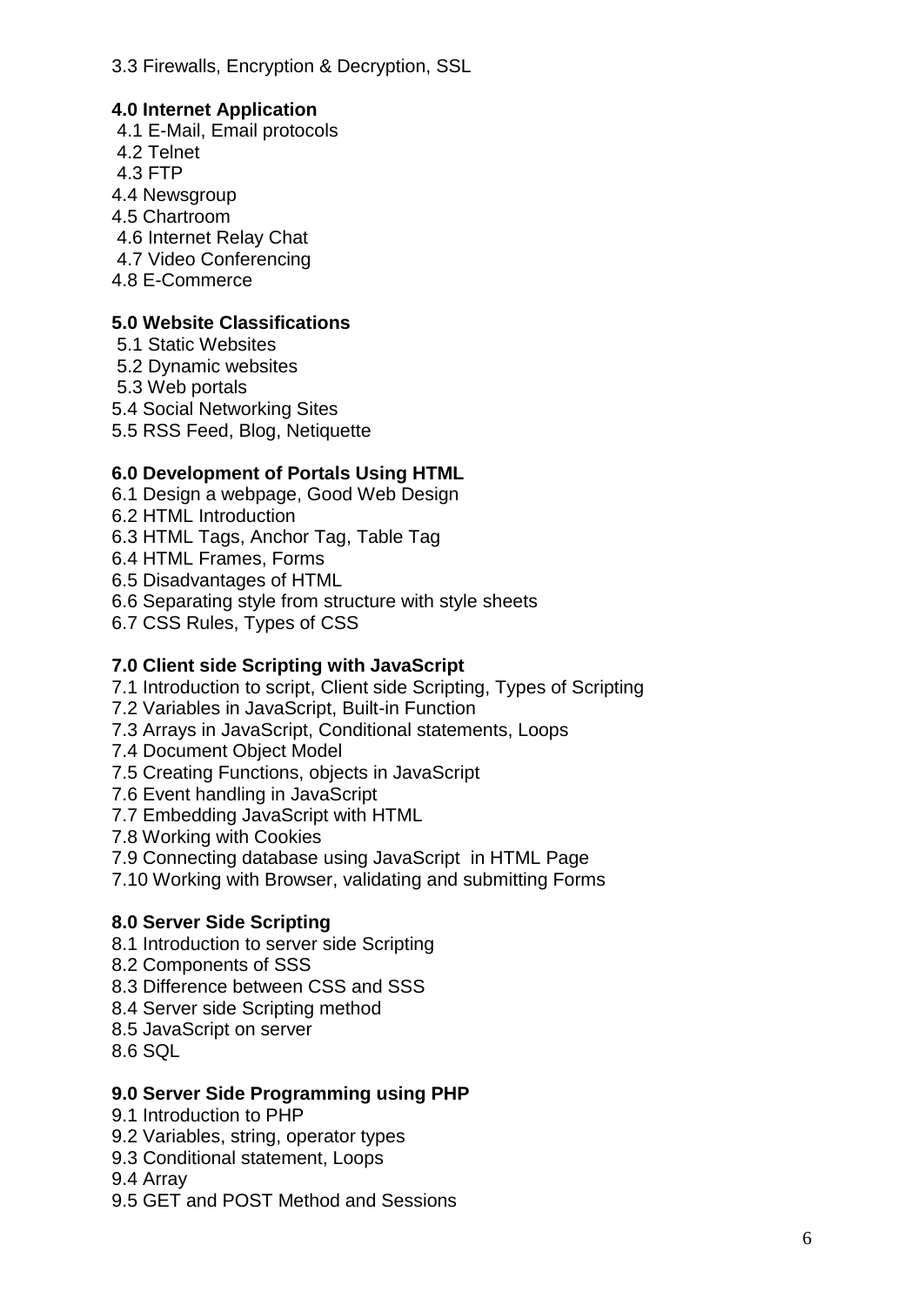#### **Coverage of Syllabus upto Internal Exams (I.A.) Chapter 1,2,3,4**

# **Books Recommended:-**

| SI.No | <b>Name of Authors</b>      | <b>Title of the Book</b>   | Name of the<br><b>Publisher</b> |
|-------|-----------------------------|----------------------------|---------------------------------|
| 01    | Neha Dutta, Adesh<br>Pandey | Internet and Web Designing | <b>Katson Books</b>             |
| 02    | Sisodia                     | Internet & Web page Design | <b>BPB Publication</b>          |
| 03    | U.K Roy                     | Web Technologies           | <b>Oxford Univ. Press</b>       |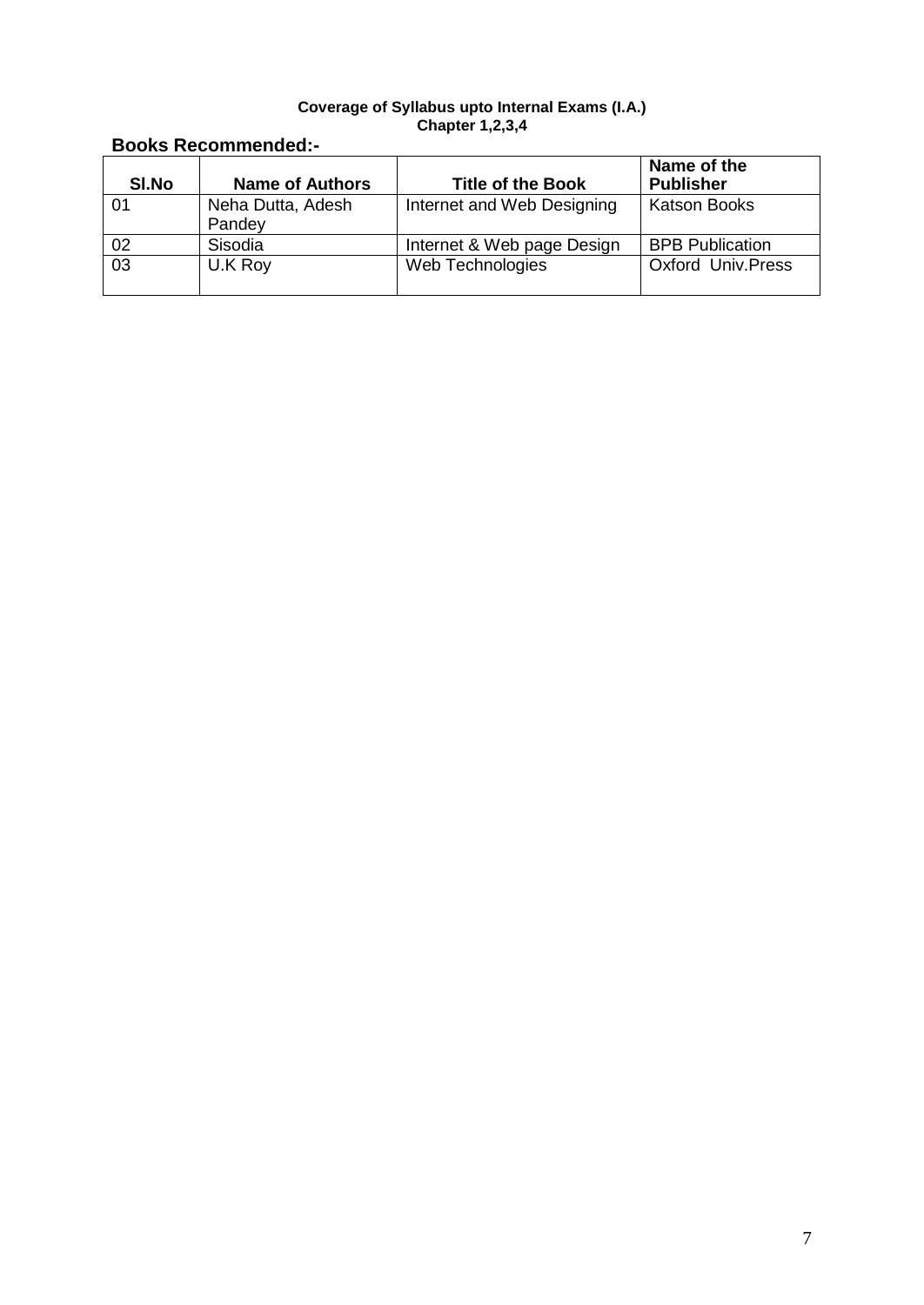# **Th-3 SOFTWARE ENGINEERING**

# **(Common to CSE/IT)**

| <b>Theory</b>        |                   | 4 Periods per week   Internal Assessment | 20 Marks        |
|----------------------|-------------------|------------------------------------------|-----------------|
| <b>Total Periods</b> | <b>60 Periods</b> | <b>End Sem Exam</b>                      | 80 Marks        |
| <b>Examination</b>   | <b>3hours</b>     | <b>Total Marks</b>                       | <b>100Marks</b> |

| Α.            | Topic wise distribution of periods     |                |  |  |  |
|---------------|----------------------------------------|----------------|--|--|--|
| SI. No.       | <b>Topics</b>                          | <b>Periods</b> |  |  |  |
|               | INTRODUCTION TO SOFTWARE ENGINEERING   | 06             |  |  |  |
| $\mathcal{P}$ | SOFTWARE PROJECT MANAGEMENT            | 10             |  |  |  |
| 3             | REQUIREMENT ANALYSIS AND SPECIFICATION | 06             |  |  |  |
| 4             | <b>SOFTWARE DESIGN</b>                 | 10             |  |  |  |
| 5             | <b>USER INTERFACE DESIGN</b>           | 08             |  |  |  |
| 6             | SOFTWARE CODING & TESTING              | 12             |  |  |  |
|               | SOFTWARE RELIABILITY                   | 08             |  |  |  |
|               | <b>TOTAL</b>                           | 60             |  |  |  |

**B. RATIONALE:**Software Engineering technology is now a days largely adopted by most computer based applications to bridge the gap between a human user & the computer. By this multiple media are implemented and used in computer based application to enhance their understanding ability before a common man. This will expose the students to various project building and testing techniques which they will encounter during there professional life as a software engineer or manager.

**C. OBJECTIVE:** After completion of this course the student will be able to**:**

- Understand the concept of Software Engineering**.**
- Understand how costs, schedule and quality drive a software project.
- Understand the role of software process and a process model in a project.
- Understand planning and estimation of a software project.
- Understand the role of SRS in a project and how requirements are validated
- Know the key design concepts of software engineering.
- Learn the structured code inspection process.
- Learn how testing is planned and testing done

# **D. CORSE CONTENTS**:

#### **1.0 Introduction to Software Engineering**

- 1.1 Program vs. Software product
- 1.2Emergence of Software Engineering.
- 1.3 Computer Systems Engineering
- 1.4Software Life Cycle Models
	- 1.4.1Classical Water fall model
	- 1.4.2 Iterative Water fall model
	- 1.4.3Prototyping model
	- 1.4.4 Evolutionary model
	- 1.4.5Spiral model

#### **2.0 Software Project Management**

- 2.1 Responsibility of Project Manager
- 2.2 Project Planning
- 2.3 Metrics for Project size estimation(LOC and FP)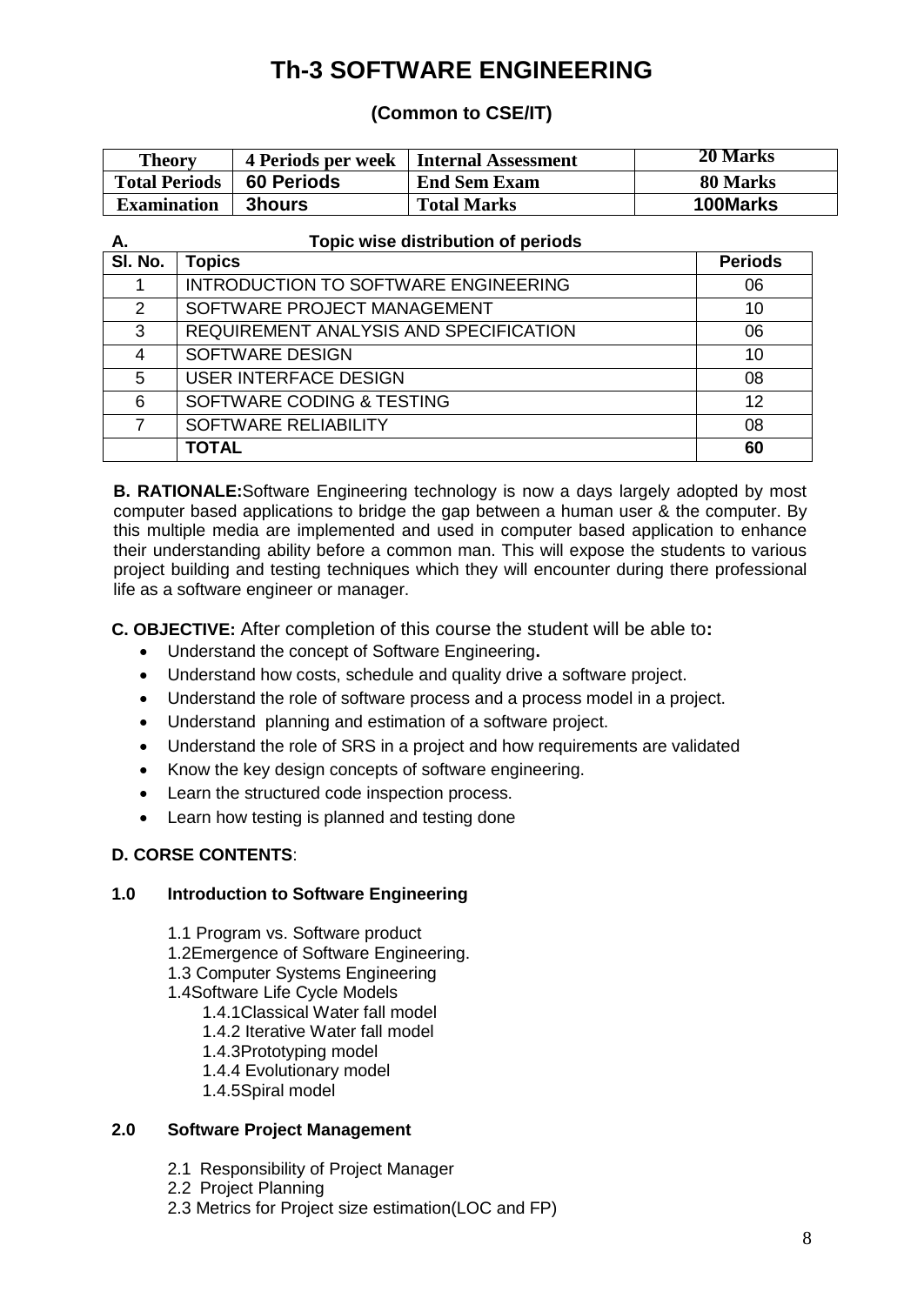- 2.4 Project Estimation Techniques
- 2.5 COCOMO Models, Basic, Intermediate and complete
- 2.6 Scheduling
- 2.7 Organization and Team structure
- 2.8 Staffing
- 2.9 Risk Management
- 2.10 Configuration Management

#### **3.0 Requirement Analysis and specification**

- 3.1 Requirements gathering and analysis
- 3.2 Software Requirements Specification
	- 3.2.1 Contents of SRS
		- 3.2.2 Characteristics of Good SRS
		- 3.2.3 Organization of SRS
	- 3.2.4 Techniques for representing complexing logic

#### **4.0 Software Design**

- 4.1 What is a Good S/W design
- 4.2Cohesion and coupling
- 4.3 Neat arrangement
- 4.4S/W Design approaches
- 4.5Structured analysis
- 4.6Data FlowDiagrams
- 4.7Symbols used in DFD
- 4.8Designing DFD
- 4.9Developing DFD model of a system
- 4.10Shortcomings of DFD
- 4.11 Structured design
- 4.12Principles of transformation of DFD to Structure Chart
- 4.13Transform analysis and Transaction Analysis
- 4.14 Design Review

#### **5.0 User Interface Design**

- 5.1 Characteristics of Good Interface
- 5.2 Basic concepts of UID
- 5.3Types of User interfaces
- 5.4 Components based GUI development

#### **6.0 Software Coding & Testing**

- 6.1 Coding
- 6.2.Code Review
	- . 6.2.1 Code walk through
	- . 6.2.2 Code inspections and software Documentation
- 6.3 Testing
- 6.4Unit testing
- 6.5 Black Box Testing
- 6.6 Equivalence class partitioning and boundary value analysis
- 6.7 White Box Testing
- 6.8Different White Box methodologies statement coverage branch coverage, condition coverage, path coverage,cyclomatic complexity data flow based testing and mutation testing
- 6.9Debugging approaches
- 6.10Debugging guidelines
- 6.11 Integration Testing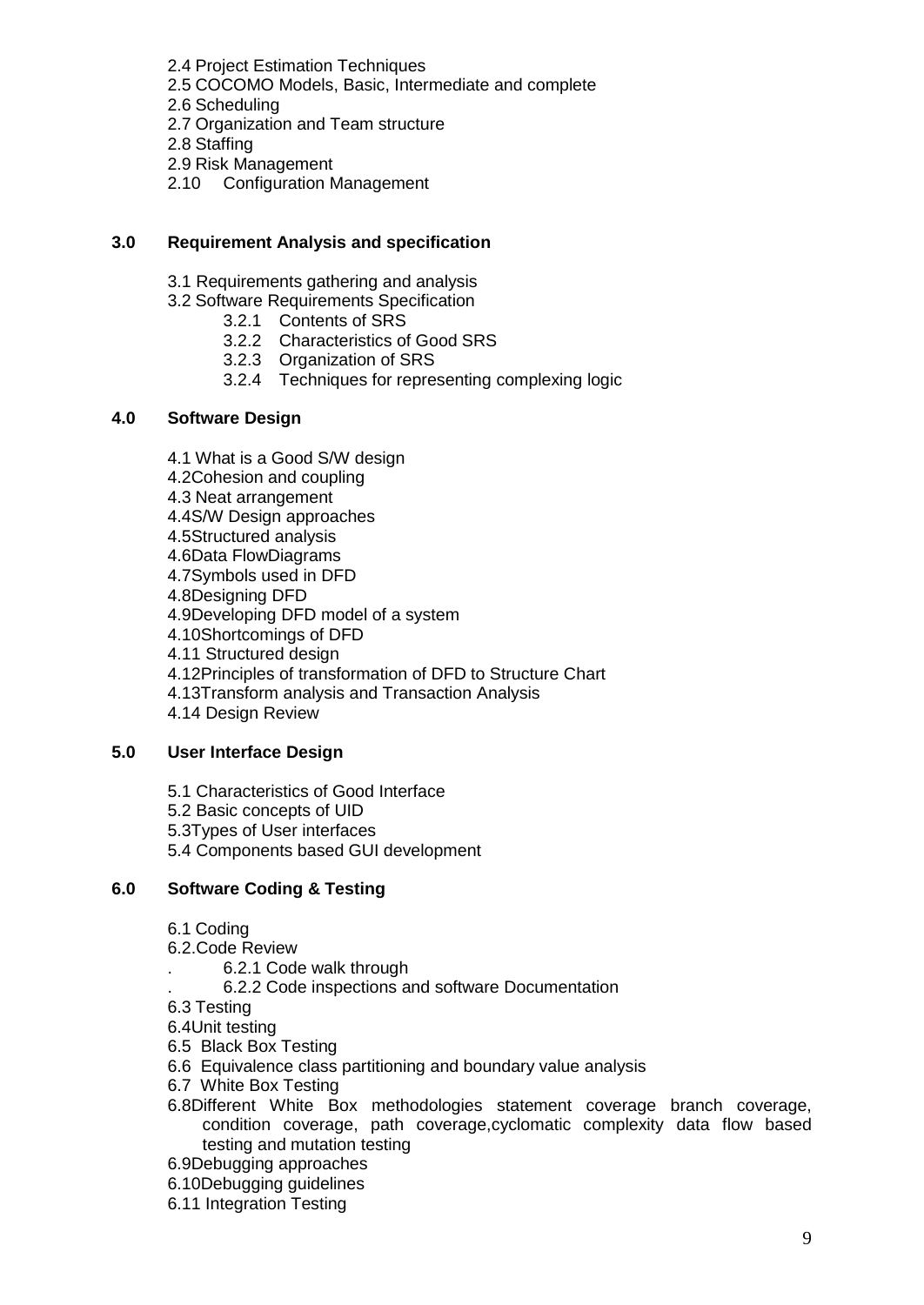- 6.12Phased and incremental integration testing
- 6.13System testing alphas beta and acceptance testing
- 6.14Performance Testing, Error seeding
- 6.15General issues associated with testing

# **7.0 Software Reliability**

- 7.1 Software Reliability
- 7.2 Different reliability metrics
- 7.3 Reliability growth modeling
- 7.4 Software quality
- 7.5 Software Quality Management System

#### **Coverage of Syllabus upto Internal Exams (I.A.) Chapter 1,2,3,4**

#### **BOOKS Recommended:-**

| SI.No | Name of Authors | Title of the Book              | Name of the<br>publisher |
|-------|-----------------|--------------------------------|--------------------------|
| 01    | Rajib Mall      | Fundamentals of                | PHI                      |
|       |                 | Software Engineering           |                          |
| 02    | Deepak Jain     | Software Engineering:          | Oxford university        |
|       |                 | <b>Principles and Practice</b> | press                    |
| 03    | Jawadekar       | Software Engineering: A        | <b>TMH</b>               |
|       |                 | Primer                         |                          |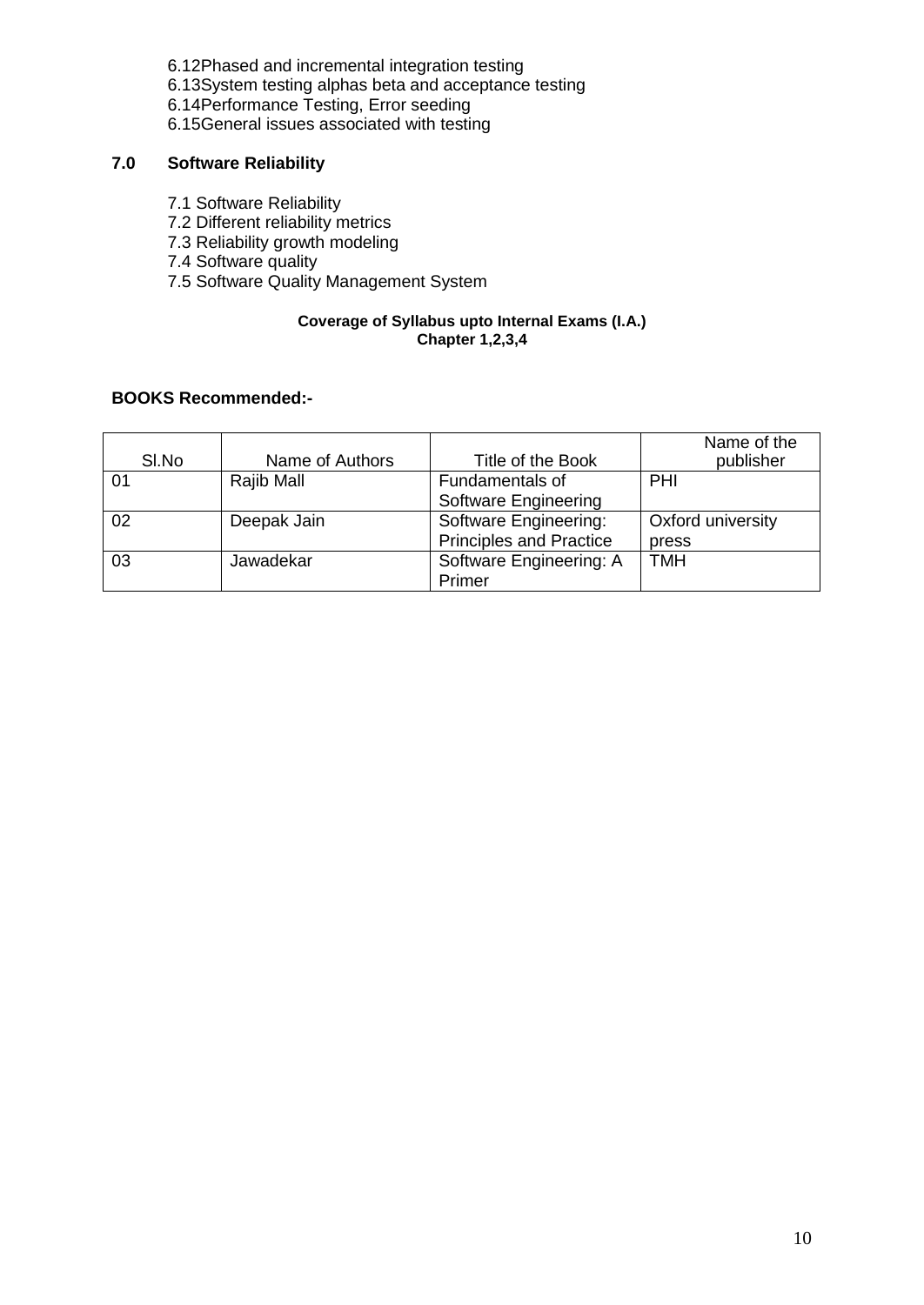# **TH-4 COMPUTER HARDWARE& MAINTENANCE**

| <b>Theory</b>        |                   | 4 Periods per week   Internal Assessment | 20 Marks |
|----------------------|-------------------|------------------------------------------|----------|
| <b>Total Periods</b> | <b>60 Periods</b> | <b>End Sem Exam</b>                      | 80 Marks |
| <b>Examination</b>   | <b>3hours</b>     | <b>Total Marks</b>                       | 100Marks |

#### **A. Topic wise distribution of periods**

| SI No.         | Topic                                             | Periods |
|----------------|---------------------------------------------------|---------|
| 1              | <b>COMPUTER CENTRE MANAGEMENT</b>                 | 8       |
| 2              | SITE PREPARATION & INSTALLATION                   | 8       |
| 3              | MOTHER BOARD and COMPONENTS                       | 12      |
| 4              | MEMORY AND I/O DEVICES                            | 12      |
| 5              | DISPLAY, POWER SUPPLY AND BIOS                    | 5       |
| 6              | MAINTENANCE AND TROUBLE SHOOTING                  | 10      |
| $\overline{7}$ | NETWORKING DEVICES AND THEIR<br><b>INTERFACES</b> | 5       |
|                | <b>TOTAL</b>                                      | 60      |

#### B. **RATIONALE**

This subject shall give exposure to the students on different principles to be followed in Computer Centre management. It will also give idea about the different components of Computers both Desktop and Laptops. It shall also give idea about the method of assembly, dissembling of computers and different trouble shooting techniques.

#### **C. OBJECTIVE**

After undergoing the course, the students will be able to:

- Know about the manpower engaged in computer centre
- Know about the site preparation for computer centre furnishing
- Know about the details of Motherboard
- Know about the different components of computers
- Know about the working principles of different I/O devices
- Assemble the desktop computers
- Trouble shoot both Desktop and Laptop computers

#### **D. DETAIL CONTENTS:**

#### **1. COMPUTER CENTRE MANAGEMENT**

- 1.1 Need of Management in Computer Centre
- 1.2 Types of Jobs carried out in computers in an organization
- 1.3 Duties and responsibilities of personnel involved
	- 1.4 Need of Training of Staff
- 1.5 Idea about Various makes of Computers.

# **2. SITE PREPARATION & INSTALLATION**

- 2.1 Layouts of computer centre
- 2.2 False Roofing, Air Conditioning, Dust Proofing
- 2.3 Power Conditioning equipments like CVT, UPS, Isolation Circuits with Principles of functioning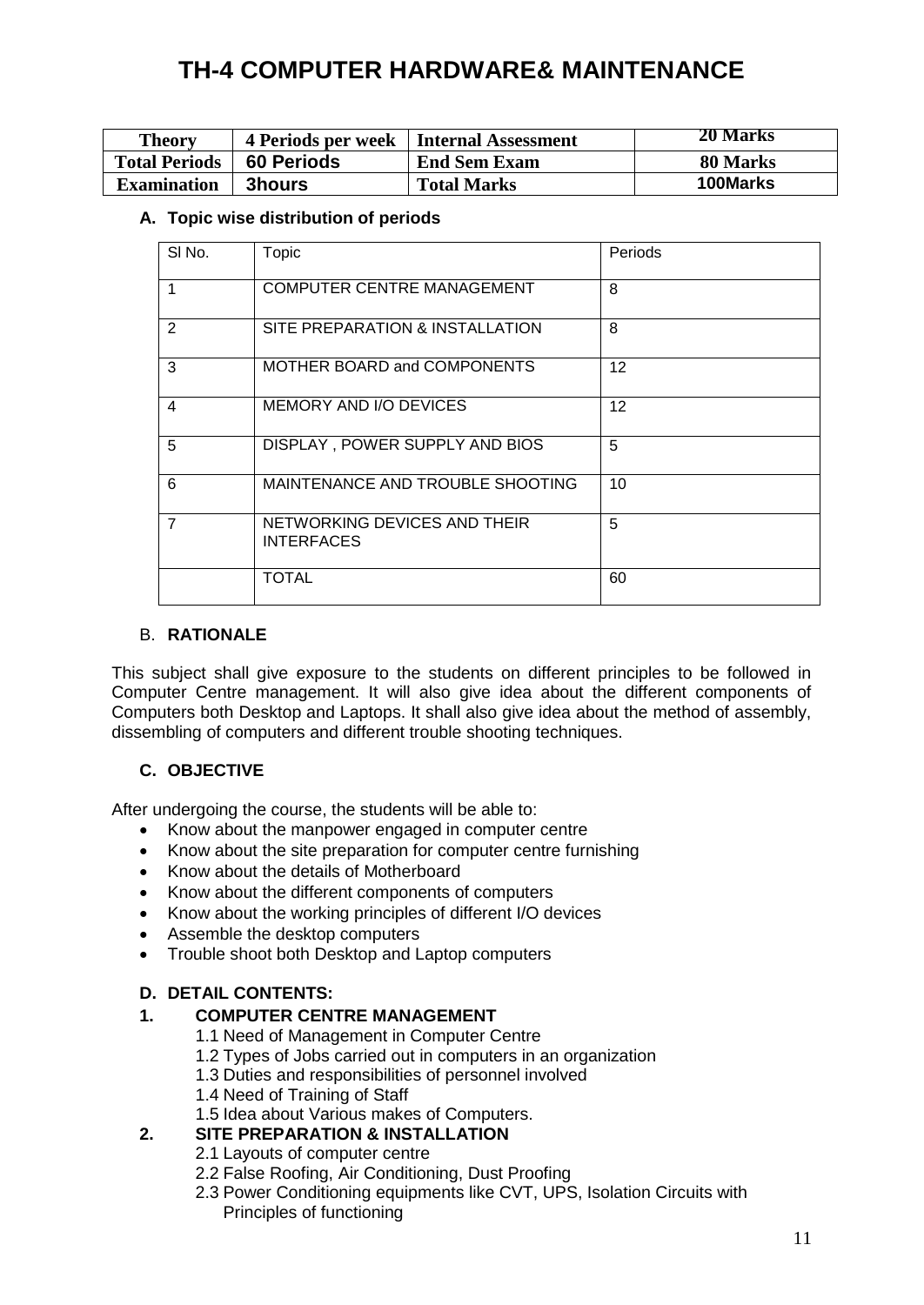# **3. MOTHER BOARD and COMPONENTS**

- 3.1 Components and slots (Processor socket/slot, memory sockets, Chip sets, Cache, BIOS, Clock Generator, RTC, I/O Controller, power Connector, Key Board/Mouse Connectors, Jumpers, Pin Connectors etc)
- 3.2 Mother architecture and Block Diagram
- 3.3 Processors (Core2 Duo Processor, Quad Core Processor, Core i3,i5,i7 series, AMD A10 series, Xeon Processor)
- 3.4 Chip Sets
- 3.5 Bus Standards: PCI, AGP, USB etc.
- 3.6 Colour Codes for Devices/ports

#### **4. MEMORY AND I/O DEVICES**

- 4.1 Primary and secondary Memory
- 4.2 Memory speed , Access time
- 4.3 Hard Disk, Construction, Working Principles
- 4.4 File System, Formatting, Partitioning
- 4.5 Removable Storage and Special devices and their working principles(CD, DVD, External drives, Memory stick, USB flash drive, Solid state drive)
- 4.6 Key Board(Interfacing, USB, Wireless, Types of keys, Keyboard Matrix, Key Bouncing)
- 4.7 Mouse Interfacing
- 4.8 Printers(Types, operation and Trouble shooting)
- 4.9 Scanners(Types, operation and Trouble Shooting)

#### **5. DISPLAY , POWER SUPPLY AND BIOS**

- 5.1 Displays and Graphics Cards
- 5.2 LCD,PLASMA,TFT,LED Displays
- 5.3 SMPS (Basic Principles and operations, O/P voltage)
- 5.4 BIOS( Functions, setups, types of BIOS)
- 5.5 POST(Operation, Faults related to Hardware)

#### **6. MAINTENANCE AND TROUBLE SHOOTING**

- 6.1 Assembly of Components of Desktop Computers
- 6.2 Configuring Laptops and Power settings
- 6.3 Laptop Components(Adapter , Battery, Basic problems, RAM types, CPU types, Laptop Motherboard, block diagram, Laptop Keyboard)
- 6.4 Formatting , Partitioning and installation of OS
- 6.5 Trouble shooting of Common ly faced problems in Desktops and Laptops
- 6.6 Basic Maintenance concepts(Preventive, Corrective, online)
- 6.7 Diagnostic programs and tools
- 6.8 Methods of Trouble shooting(symptom observation, analysis, diagnosis, Correction)
- 6.9 Up gradation of system and application software
- 6.10 Virus concepts, Antivirus

#### **7. NETWORKING DEVICES AND THEIR INTERFACES**

7.1 Network Interface card

**Books Recommended:-**

- 7.2 Networking interconnecting devices such as hub, switch, Router
- 7.3 Types of Network cable
- 7.4 Types of Network connector

#### **Coverage of Syllabus up to Internal Exams (I.A.) Chapter 1,2,3,4**

| SI.No | <b>Name of Authors</b> | <b>Title of the Book</b>            | Name of the Publisher |  |  |  |
|-------|------------------------|-------------------------------------|-----------------------|--|--|--|
| 01    | Utpal Banarji,         | Computer Management & Planning      | тмн                   |  |  |  |
| 02    | B. Singh               | PC Hardware                         | Firewall              |  |  |  |
| 03    |                        | PC Architecture Part 1& II          | Firewall              |  |  |  |
| 04    | J Raventhal,           | PC Repair and Maintenance,          | Firewall              |  |  |  |
| 05    | D.Balsubramanian       | Computer Installation and servicing | TMH                   |  |  |  |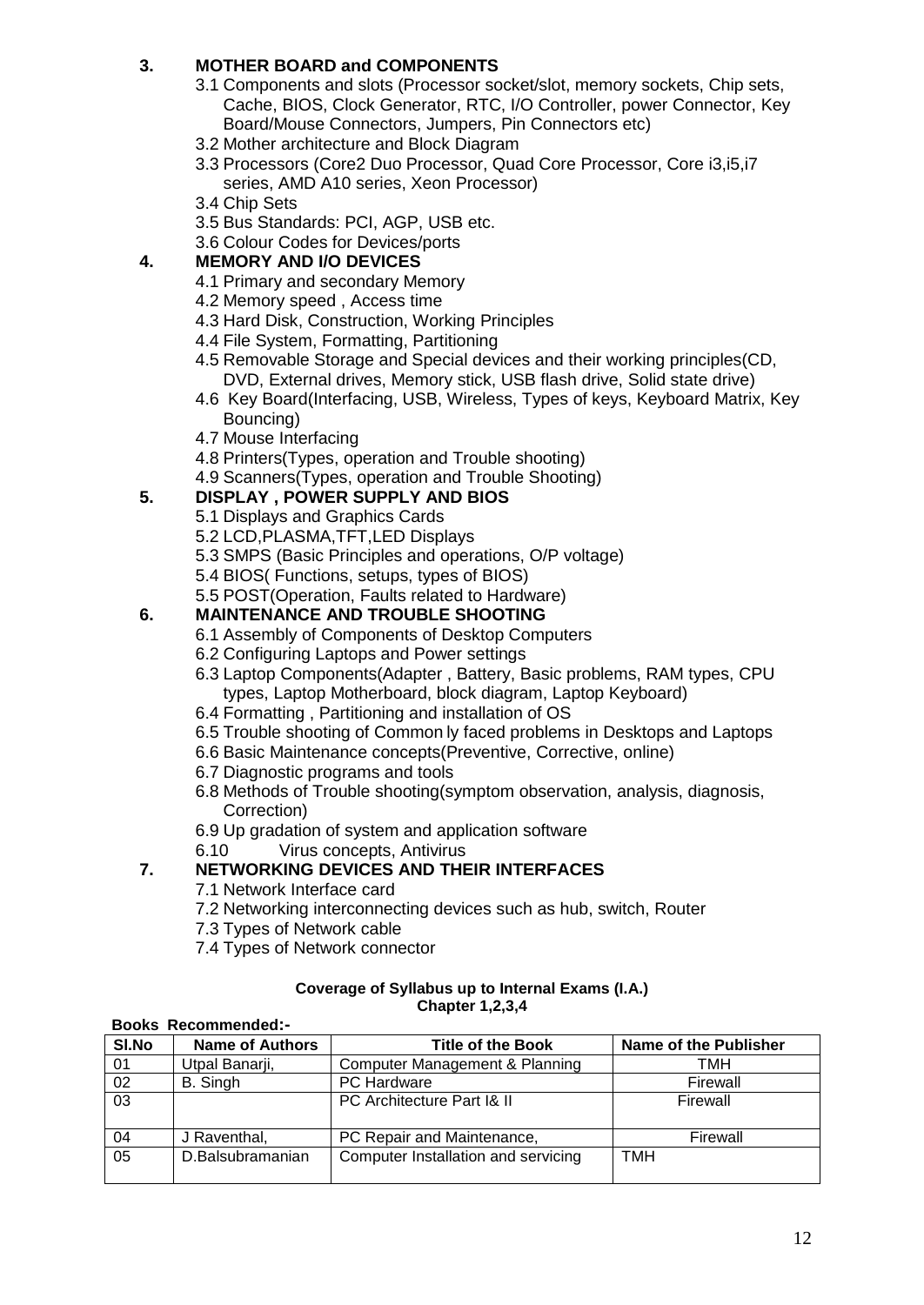# **Th-5 MOBILE COMPUTING**

**(Common to CSE/IT)**

| <b>Theory</b>        | <b>4 Periods per week</b> | Internal Assessment | 20 Marks |
|----------------------|---------------------------|---------------------|----------|
| <b>Total Periods</b> | <b>60 Periods</b>         | <b>End Sem Exam</b> | 80 Marks |
| <b>Examination</b>   | <b>3hours</b>             | <b>Total Marks</b>  | 100Marks |

#### **A. Topic wise distribution of periods**

| SI. No. | <b>Topics</b>                                        | <b>Periods</b> |
|---------|------------------------------------------------------|----------------|
|         | Introduction to Wireless networks & Mobile Computing | 06             |
| 2       | Introduction to Mobile Development Framework         | 06             |
| 3       | <b>Wireless Transmission</b>                         | 06             |
| 4       | <b>Medium Access Control</b>                         | 06             |
| 5       | <b>Wireless LANs</b>                                 | 06             |
| 6       | <b>Ubiquitous Wireless Communication</b>             | 06             |
|         | Mobile IP                                            | 06             |
| 8       | <b>Mobile Computing</b>                              | 06             |
| 9       | <b>Wireless Telecomm Networks</b>                    | 06             |
| 10      | <b>Messaging Services</b>                            | 06             |
|         | <b>TOTAL</b>                                         | 60             |

**B. RATIONALE:**Now a days the communication technology has become very fast in development of various application areas. This subject will expose the learner to have an idea how the wireless network works along with the architecture of Mobile computing.

**C. OBJECTIVE:**After completion of thiscourse the student will be able to**:**

- To learn Mobile Computing Principles and Architecture
- To understand Mobility Management, GSM, and GPRS networks
- To know Short Message Service (SMS) technology, GPRS, WAP, CDMA, 3G
- Understand Wireless LAN, WiFi, and WLL (Wireless Local Loop) Architecture
- Understand the concept of Mobile IP.
- Learn Bluetooth, RFID, and Satellite Communications.
- To Know Next Generation Networks (NGN)

#### **D. COURSE CONTENT**

#### **1. Introduction to Wireless networks & Mobile Computing 06**

- 1.1Networks
- 1.2 Wireless Networks
- 1.3 Mobile Computing
- 1.4 Mobile Computing Characteristics
- 1.5 Application of Mobile Computing

#### **2. Introduction to Mobile Development Framework**

- 2.1 C/S architecture
- 2.2 n-tier architecture
- 2.3 n-tier architecture and www
- 2.4 Peer-to Peer architecture
- 2.5 Mobile agent architecture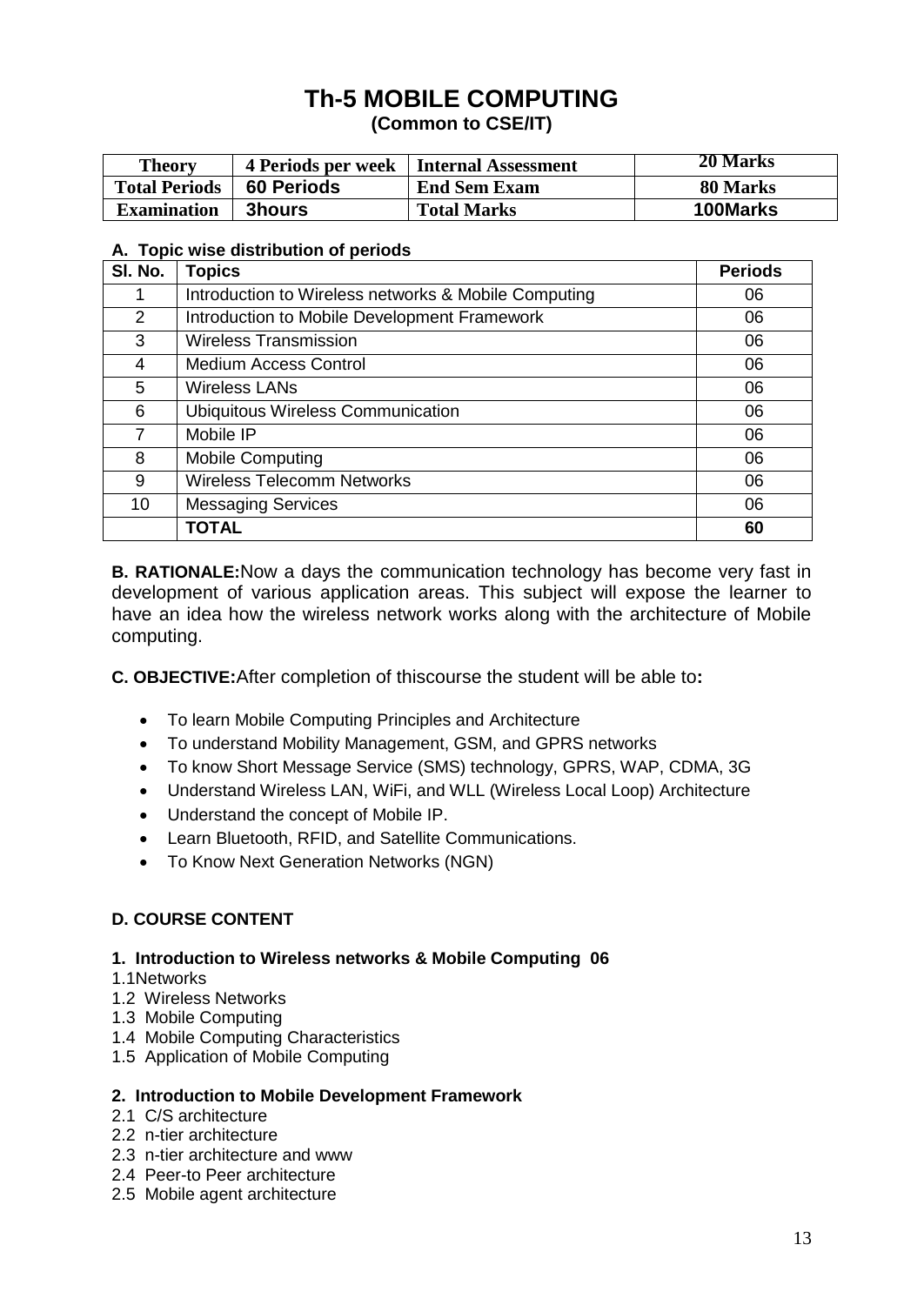#### **3. Wireless Transmission**

- 3.1 Introduction
- 3.2 Signals
- 3.3 Period, Frequency and Bandwidth.
- 3.4 Antennas
- 3.5 Signal Propagation
- 3.6 Multiplexing
- 3.7 Modulation
- 3.8 Spread Spectrum
- 3.9 Cellular System

#### **4. Medium Access Control**

- 4.1 Introduction
- 4.2 Hidden/ Exposed Terminals
- 4.3 The basic Access Method
- 4.4 Near / Far Terminals
- 4.5 SDMA, FDMA,TDMA, CDMA

#### **5. Wireless LANs**

- 5.1 Wireless LAN and communication
- 5.2 Infrared
- 5.3 Radio Frequency
- 5.4 IR Advantages and Disadvantages
- 5.5 RF Advantages and Disadvantages
- 5.6 Wireless Network Architecture Logical
- 5.7 Types of WLAN
- 5.8 IEEE 802.11
- 5.9 MAC layer
- 5.10 Security
- 5.11 Synchronization
- 5.12 Power Management
- 5.13 Roaming
- 5.14 Bluetooth Overview

#### **6. Ubiquitous Wireless Communication**

- 6.1 Introduction
- 6.2 Scenario of Mobile Communication
- 6.3 Mobile Communication Generations 1G to 3G
- 6.4 3rd Generation Mobile Communication Network
- 6.5 Universal Mobile telecommunication System (UMTS)

#### **7. Mobile IP**

- 7.1 Overview
- 7.2 Working with mobile IP
- 7.3 Mobile IP Entities
- 7.4 Mobility Agents
- 7.5 Components of Mobile IP
- 7.6 Mobile IPv6 Features
- 7.7 Mobile IPv6 Address Types
- 7.8 Mobile IPv6 Address Scope
- 7.9 Mobile IP Operation

#### **8. Mobile Computing**

- 8.1 WWW architecture for Mobile computing
- 8.2 Need of WAP
- 8.3 Benefits of WAP
- 8.4 Examples of WAP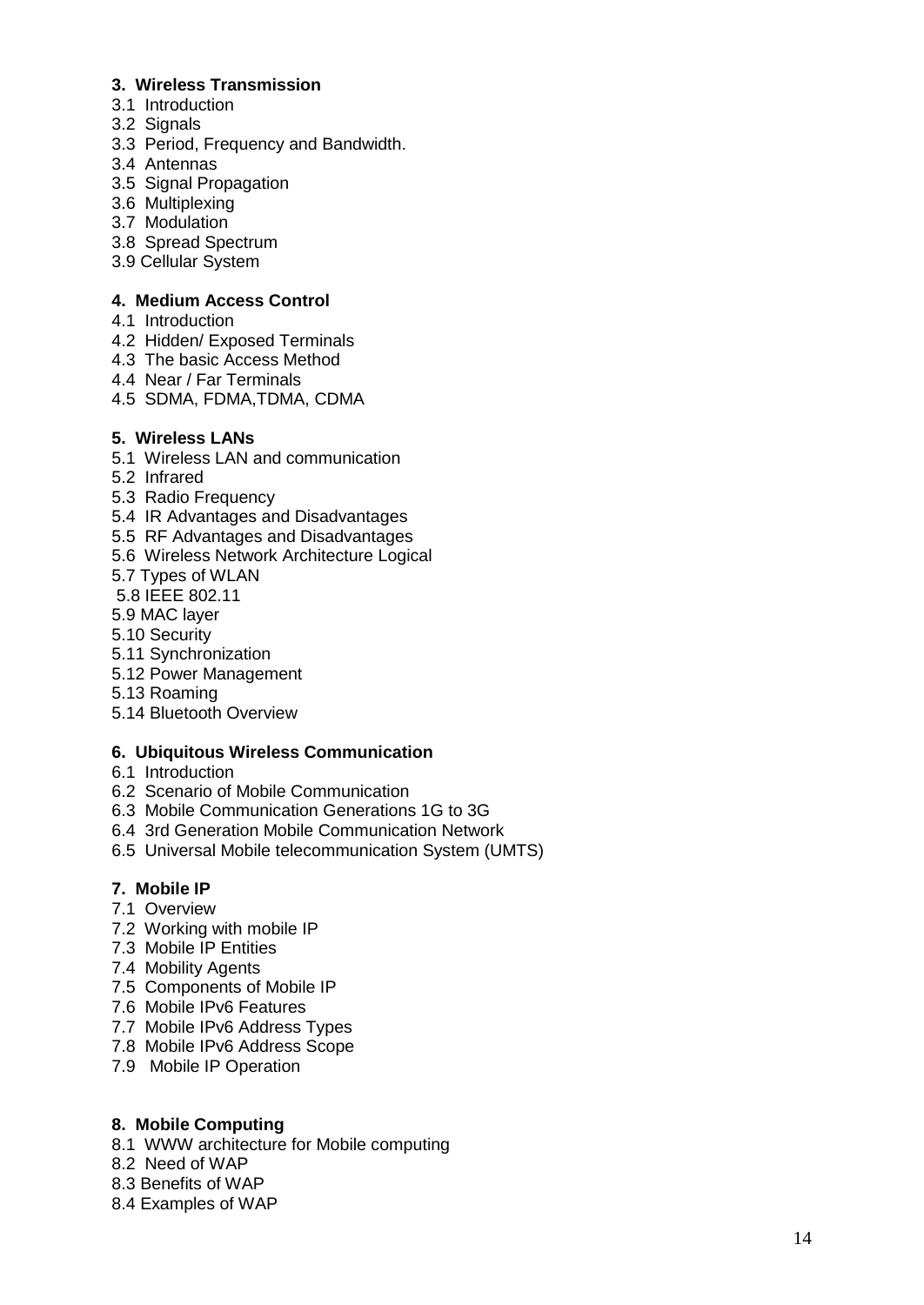#### 8.5 WAP- Architecture

- 8.6 WAP protocols
- 8.7 WML
- 8.8 WAP Push architecture
- 8.9 Push-Pull based data acquisition
- 8.10 I-mode
- 8.11 WAP 2.x

## **9. Wireless Telecomm Networks**

- 9.1 GSM
- 9.2 GPRS
- 9.3 IS-95
- 9.4 CDMA-2000
- 9.5 W-CDMA
- 9.6 Wireless Sensor Networks

#### **10. Messaging Services**

- 10.1 Short Message Services (SMS)
- 10.2 Multimedia Message Services (MMS)
- 10.3 Multimedia transmission over wireless

#### **Coverage of Syllabus upto Internal Exams (I.A.) Chapter 1,2,3,4**

#### **Books Recommanded:-**

|       |                                                                                |                         | Name of the             |
|-------|--------------------------------------------------------------------------------|-------------------------|-------------------------|
| SI.No | Name of Authors                                                                | Title of the Book       | publisher               |
| 01    | Dr. N.NJani,<br>Kamaljit I. Lakhtaria,<br>Dr. Ashish N. Jani &<br>Nita Kanabar | <b>Mobile Computing</b> | S.Chand& Company<br>∟td |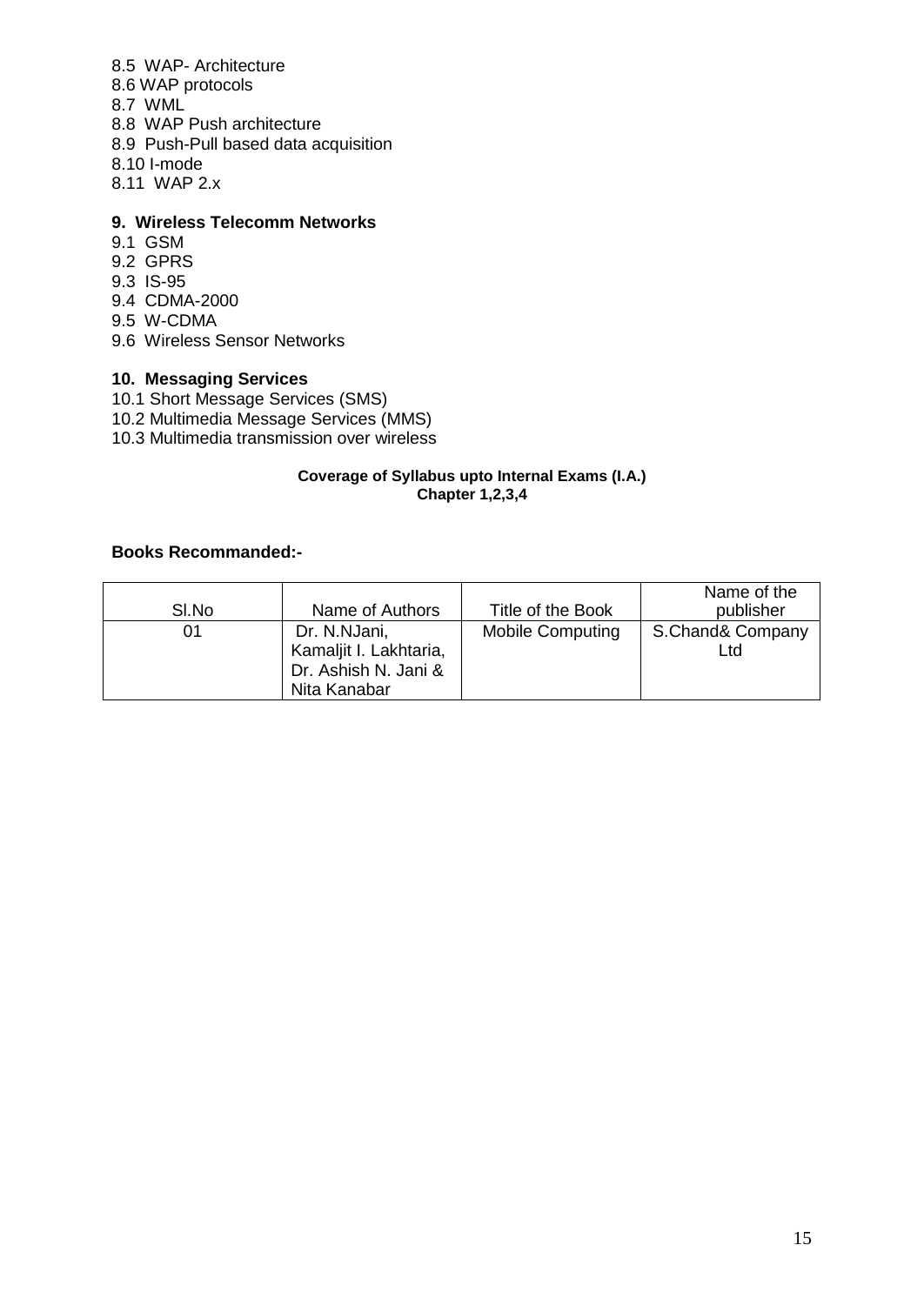# **PR-1 WEB DEVELOPMENT LAB**

| <b>Practical</b>     | 4 Periods per week | <b>Term Work</b>     | <b>25 Marks</b> |
|----------------------|--------------------|----------------------|-----------------|
| <b>Total Periods</b> | <b>60 Periods</b>  | <b>Term End Exam</b> | 50 Marks        |
| <b>Examination</b>   | 3 Hours            | <b>TOTAL MARKS</b>   | 75 Marks        |
| <b>DIMENSION</b>     |                    |                      |                 |

#### **RATIONALE:**

This course will enable the students to understand and develop competency amongst the students to design professional database backed dynamic and feature based web sites. The course covers the use of programming with PHP and the concepts of database with My SQL.

#### **OBJECTIVES**

After going through the subject, the student will be able to

- Compare and contrast the use of various mark-up languages.
- Perform various logical operations in PHP
- Create simple programmes to validate forms in PHP
- Perform database connectivity using PHP

# **DETAILED CONTENTS**

1. DEVELOPING PORTALS USING HTML

Introduction to HTML 5 and CSS 3. Basic structure of HTML, designing a web page, inserting liks images, horizontal rules, comments. Formatting text, title, headings, colors, fonts, sizes, simple tables and forms. HTML tags, hyperlinks. Adding graphics and images, image maps, image files.Using tables, forms, style sheets and frames.Floating of web site/pages.

2. PHP

Introduction to PHP: How PHP Works , The php.ini File, Basic PHP Syntax, PHP variables, statements, operators, decision making, loops, arrays, strings, forms, get and post methods, functions.

Introduction to cookies, storage of cookies at client side, Using information of cookies. Creating single or multiple server side sessions.Timeout in sessions, Event management in PHP. Introduction to content management systems based on PHP.

3. PHP and MySQL

Introduction to MySQL, connecting to MySQL, database, creation, insertion, deletion and retrieval of MySQL data using PHP.

#### **LIST OF PRACTICALS**

- 1. Design PHP based web pages using correct PHP, CSS, and XHTML syntax, structure.
- 2. Create Web forms and pages that properly use HTTP GET and POST protocol as appropriate.
- 3 Design SQL language within MySQL and PHP to access and manipulate databases.
- 4. Install and configure both PHP and MySQL.
- 5 Create PHP code that utilizes the commonly used API library functions built in to PHP.
- 6. Design and create a complete web site that demonstrates good PHP/MySQL client/server design.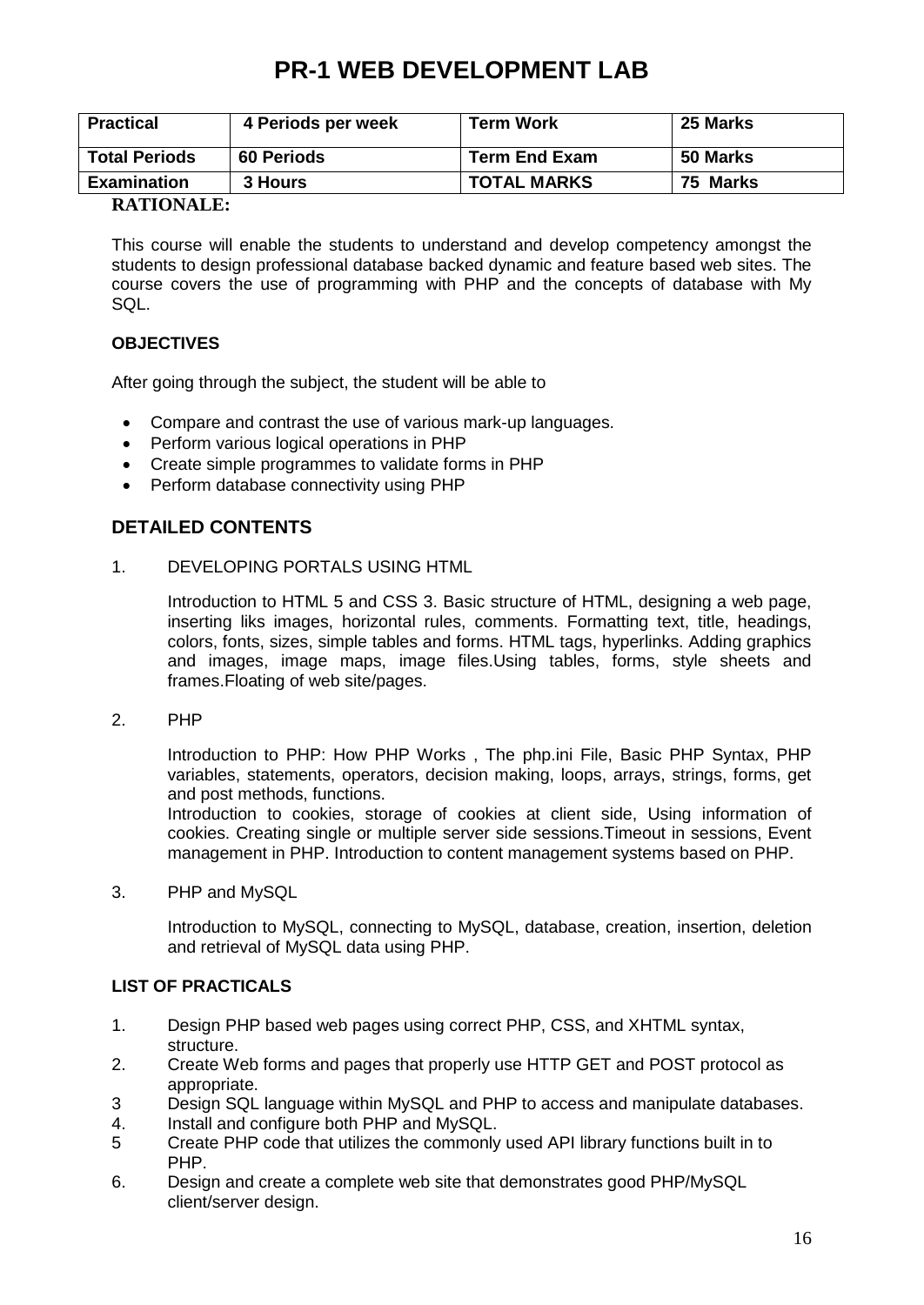- 7. To store a cookie using PHP on client side.
- 8. To save the user session on server side.
- 9. Design website

# **RECOMMENDED BOOKS:**

| SI.No          | <b>Name of Authors</b> | <b>Title of the Book</b>                                         | Name of the publisher           |
|----------------|------------------------|------------------------------------------------------------------|---------------------------------|
|                | Julie C. Meloni,       | Sams Teach Yourself PHP, SAMS<br>MySQL, and Apache All in<br>One | ,ISBN<br>$0 - 672 -$<br>32976-X |
| $\overline{2}$ | Ivan Byross            | Web enabled<br>development<br>application                        | TMH                             |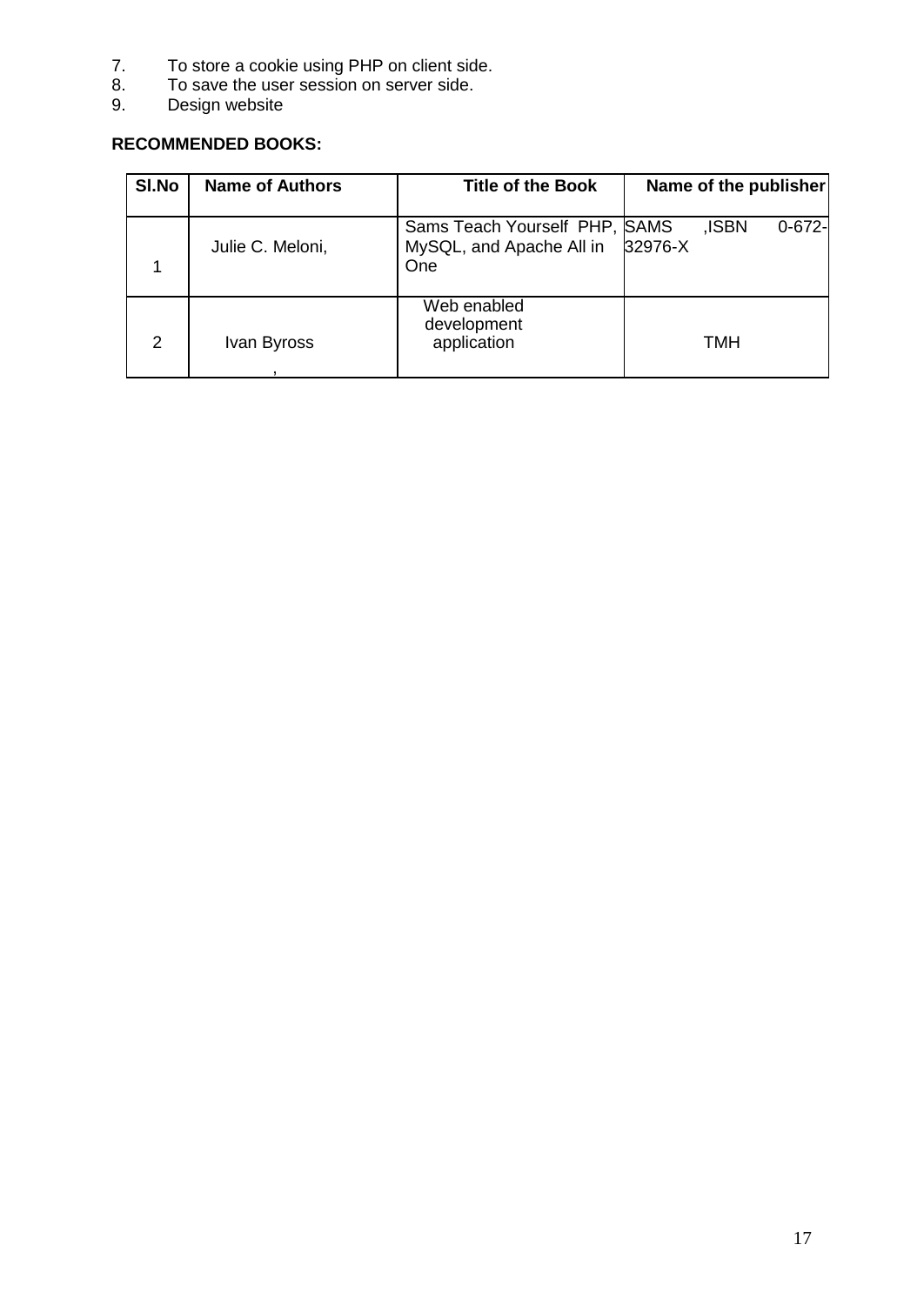# **Pr.2 - COMPUTER HARDWARE MAINTENANCE LAB**

| <b>Practical</b>     | 4 Periods per week | <b>Term Work</b>     | 25 Marks |
|----------------------|--------------------|----------------------|----------|
| <b>Total Periods</b> | <b>60 Periods</b>  | <b>Term End Exam</b> | 50 Marks |
| <b>Examination</b>   | 3 Hours            | <b>TOTAL MARKS</b>   | 75 Marks |

# **LIST OF PRACTICALS:-**

- 1. Study of layout of Mother Board and different components
- 2. Study of Expansion slots, Bus structure and ports with color codes
- 3. Study of functioning of SMPS with O/P voltage and connectors
- 4. Study of HDD Interfaces,
- 5. Connecting Hardware Components for assembly of computer
- 6. Setting up of CMOS
- 7. Installing OS
- 8. Installing different software
- 9. Study different BIOS setup and different faults
- 10. Perform trouble shooting in Desktop and Laptop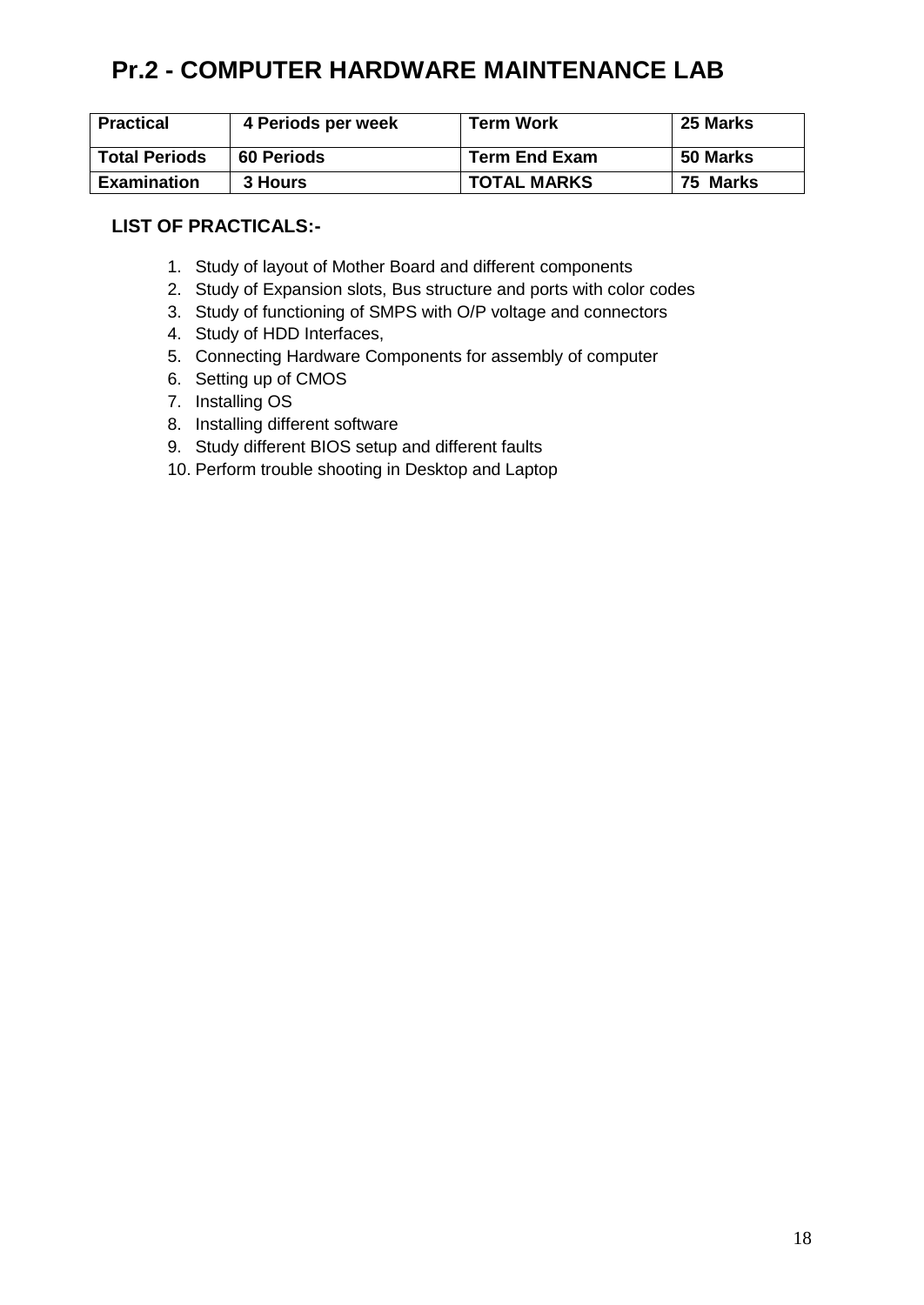# **PR-3 PYTHON PROGRAMMING LAB**

| <b>Total Periods</b> | 60              | <b>Maximum Marks</b>            | 75 Marks |
|----------------------|-----------------|---------------------------------|----------|
| Lab.                 | 4 Periods /week | <b>Term Works</b>               | 25 Marks |
| <b>Periods:</b>      |                 |                                 |          |
| <b>Examination</b>   | 3hours          | <b>End Semester Examination</b> | 50Marks  |

# **RATIONALE**

This course introduces to the students the Python language. Upon completion of this course, the student will be able to write non trivial Python programs dealing with a wide variety of subject matter domains. Topics include language components, the IDLE/IDE environment, control flow constructs, strings, I/O, collections, classes, modules, and regular expressions

### **LEARNING OUTCOMES**

After undergoing the course, the students will be able to:

- Execute Python code in a variety of environments
- Use correct Python syntax in Python programs
- Use the correct Python control flow construct
- Write Python programs using various collection data types
- Write home grown Python functions
- Use many of the standard Python modules such as os, sys, math, and time
- Trap various errors via the Python Exception Handling model
- Use the IO model in Python to read and write disk files
- Create their own classes and use existing Python classes. Understand and use the Object Oriented paradigm in Python programs
- Use the Python Regular Expression capabilities for data verification

# **DETAILED CONTENTS**

- 1. Introduction
	- Brief History of Python
	- Python Versions
	- Installing Python
	- Environment Variables
	- Executing Python from the Command Line
	- IDLE
	- Editing Python Files
	- Python Documentation
	- Getting Help
	- Dynamic Types
	- Python Reserved Words
	- Naming Conventions
- 2. Basic Python Syntax
	- **Basic Syntax**
	- **Comments**
	- **String Values**
	- **String Methods**
	- The format Method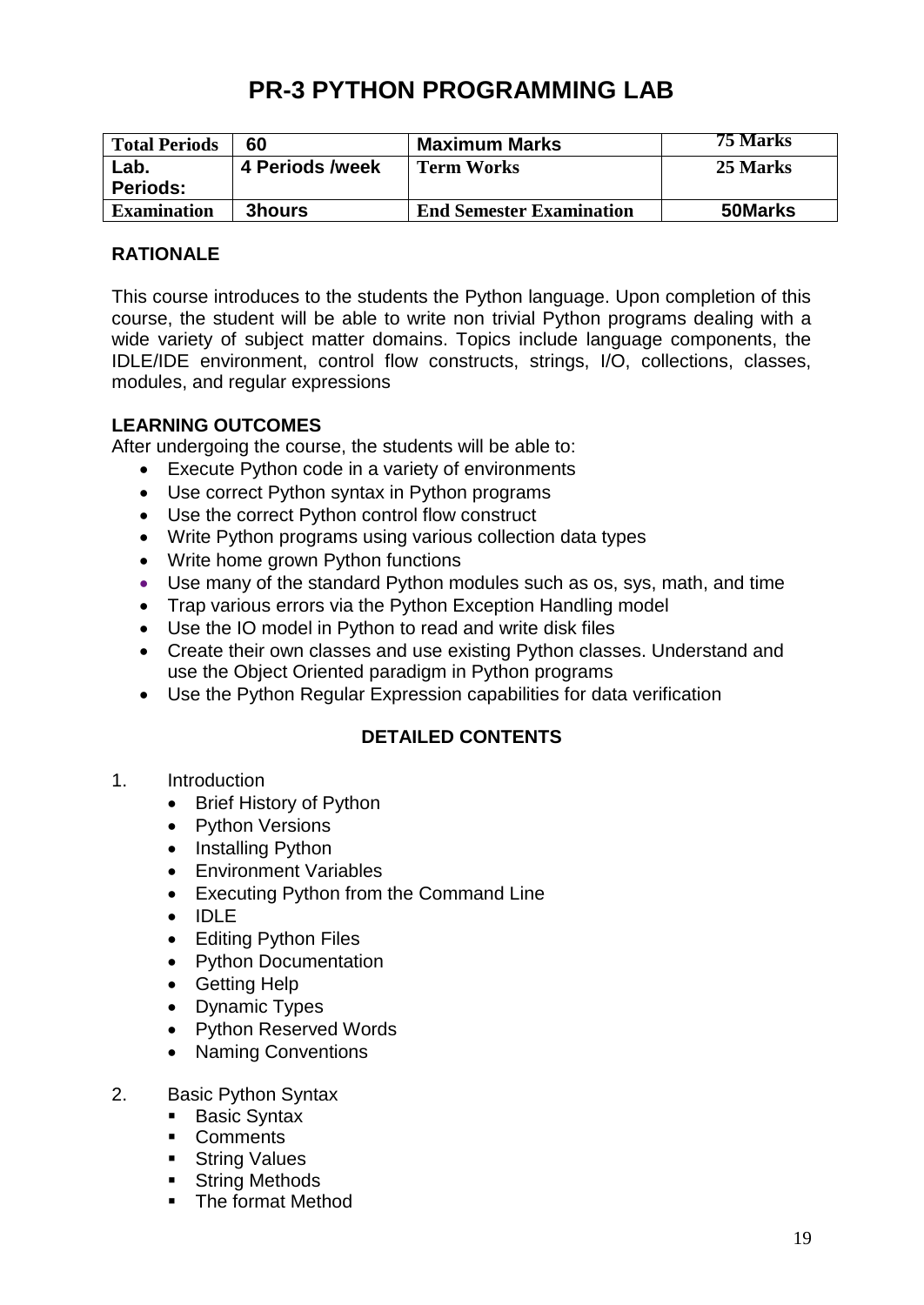- **String Operators**
- **Numeric Data Types**
- **Conversion Functions**
- **Simple Output**
- **Simple Input**
- The % Method
- The print Function
- 3. Language Components
	- Indenting Requirements
	- The if Statement
	- Relational and Logical Operators
	- Bit Wise Operators
	- The while Loop
	- break and continue
	- The for Loop
- 4. Collections
	- Introduction
	- Lists
	- Tuples
	- Sets
	- Dictionaries
	- Sorting Dictionaries
	- Copying Collections
	- Summary
- 5. Functions
	- Introduction
	- Defining Your Own Functions
	- Parameters
	- Function Documentation
	- Keyword and Optional Parameters
	- Passing Collections to a Function
	- Variable Number of Arguments
	- Scope
	- Functions "First Class Citizens"
	- Passing Functions to a Function
	- map
	- filter
	- Mapping Functions in a Dictionary
	- Lambda
	- Inner Functions
	- Closures
- 6. Modules
	- Modules
	- Standard Modules sys
	- Standard Modules math
	- Standard Modules time
	- The dir Function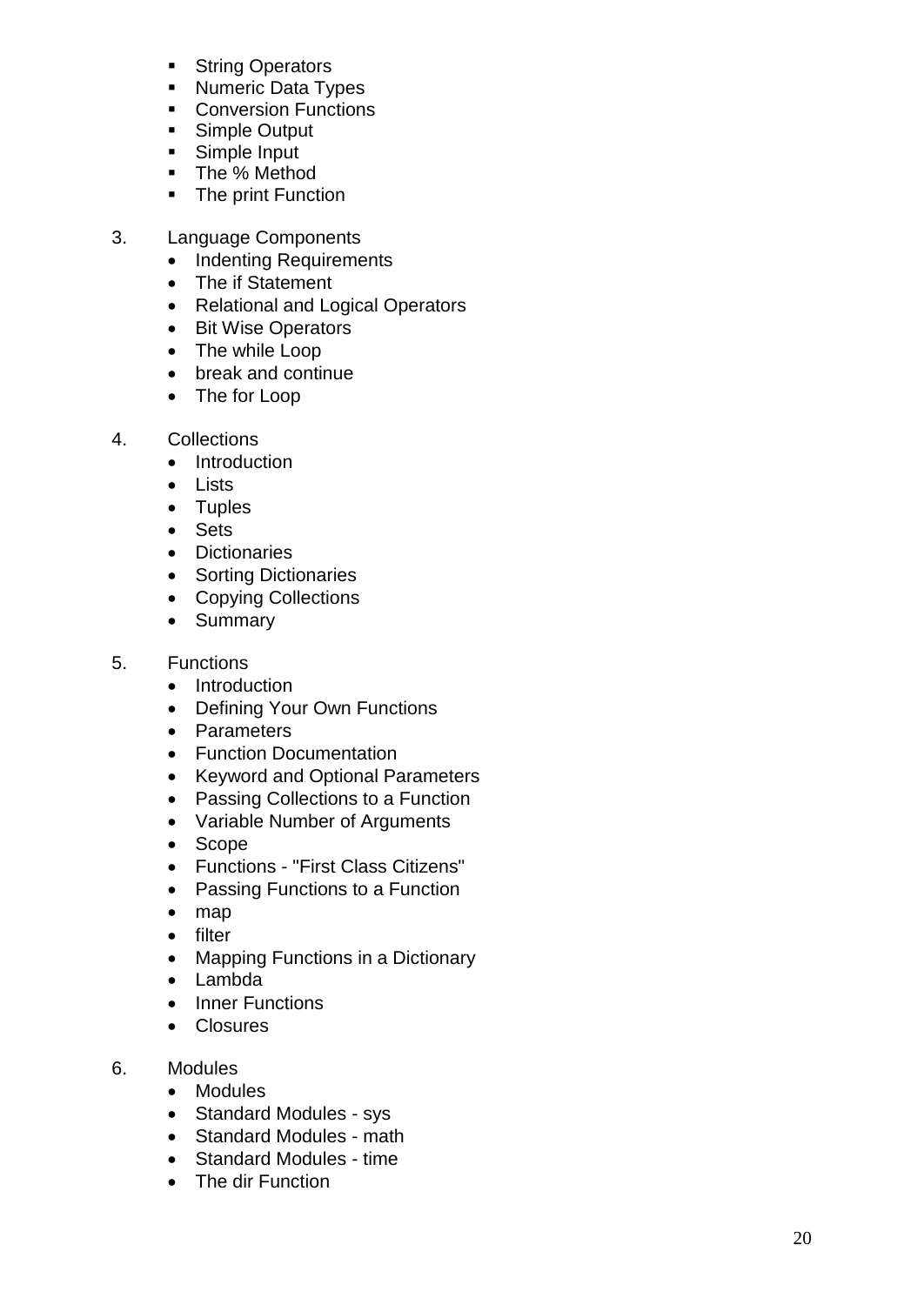### 7. Exceptions

- Errors
- Runtime Errors
- The Exception Model
- Exception Hierarchy
- Handling Multiple Exceptions
- Raise
- assert
- 8. Input and Output
	- Introduction
	- Data Streams
	- Creating Your Own Data Streams
	- Access Modes
	- Writing Data to a File
	- Reading Data From a File
	- Additional File Methods
	- Using Pipes as Data Streams
	- Handling IO Exceptions
- 9. Classes in Python
	- Classes in Python
	- Principles of Object Orientation
	- Creating Classes
	- Instance Methods
	- File Organization
	- Special Methods
	- Class Variables
	- Inheritance
	- Polymorphism
- 10. Regular Expressions
	- Introduction
	- Simple Character Matches
	- Special Characters
	- Character Classes
	- Quantifiers
	- The Dot Character
	- Greedy Matches
	- Grouping
	- Matching at Beginning or End
	- Match Objects
	- Substituting
	- Splitting a String
	- Compiling Regular Expressions
	- Flags

# **LIST OF PRACTICALS**

- 1. Write instructions to perform each of the steps below
	- (a) Create a string containing at least five words and store it in a variable.
	- (b) Print out the string.
	- (c) Convert the string to a list of words using the string split method.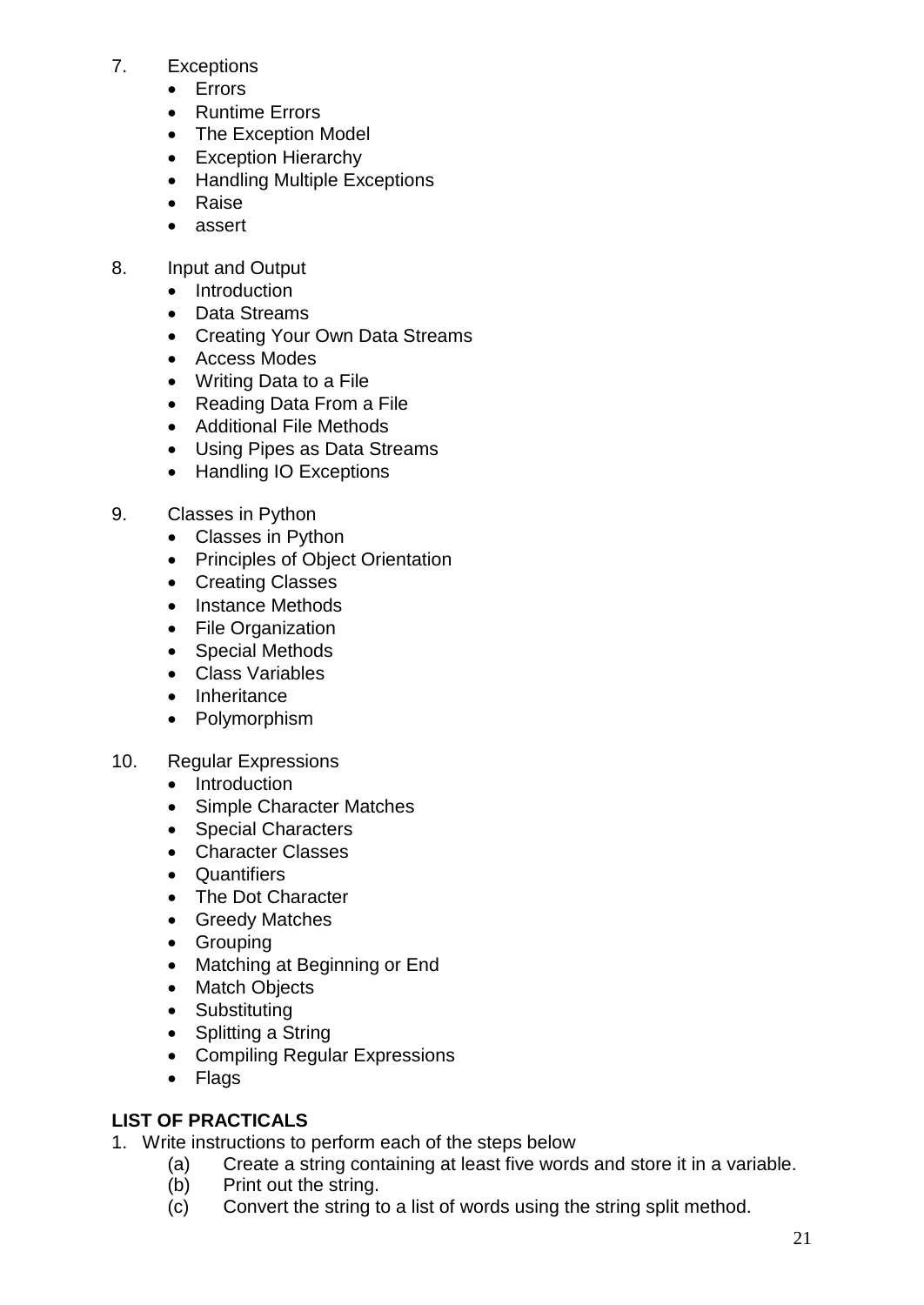- (d) Sort the list into reverse alphabetical order using some of the list methods (you might need to use dir(list) or help(list) to find appropriate methods).
- (e) Print out the sorted, reversed list of words.
- 2. Write a program that determines whether the number is prime.
- 3. Find all numbers which are multiple of 17, but not the multiple of 5, between 2000 and 2500?
- 4. Swap two integer numbers using a temporary variable. Repeat the exercise using the code format:  $a, b = b$ ,  $a$ . Verify your results in both the cases.
- 5. Find the largest of n numbers, using a user defined function largest().
- 6. Write a function my Reverse() which receives a string as an input and returns the reverse of the string.
- 7. Check if a given string is palindrome or not.
- 8. WAP to convert Celsius to Fahrenheit
- 9. Find the ASCII value of charades
- 10. WAP for simple calculator

### **Methodology**

The Students shall be taught about the Syntax of Python Language which is similar to other High level languages in the initial 8 to 10 classes. Then after learning the syntax the students shall Write the codes for the Practical Exercise and Test its results in the Lab.

| <b>RECOMMENDED BOOKS</b> |                                                   |                                                                                           |                                        |
|--------------------------|---------------------------------------------------|-------------------------------------------------------------------------------------------|----------------------------------------|
| SI.No                    | <b>Name of Authors</b>                            | <b>Title of the Book</b>                                                                  | <b>Name</b><br>tl<br>- ot<br>publisher |
| 1                        | C Satyanarayan M,<br>Radhika Mani, B N<br>Jagdesh | <b>Python Programming</b>                                                                 | <b>University Press</b>                |
| $\overline{2}$           | Mark Lutz;                                        | Learning Python by Mark<br>Lutz:                                                          | Pratham Books,<br><b>Bangalore</b>     |
| 3                        | <b>Robert Richards</b>                            | Python Programming For<br>Beginners: A Must Read<br>Introduction to Python<br>Programming | Pratham Books,<br><b>Bangalore</b>     |

### **RECOMMENDED BOOKS**

**the**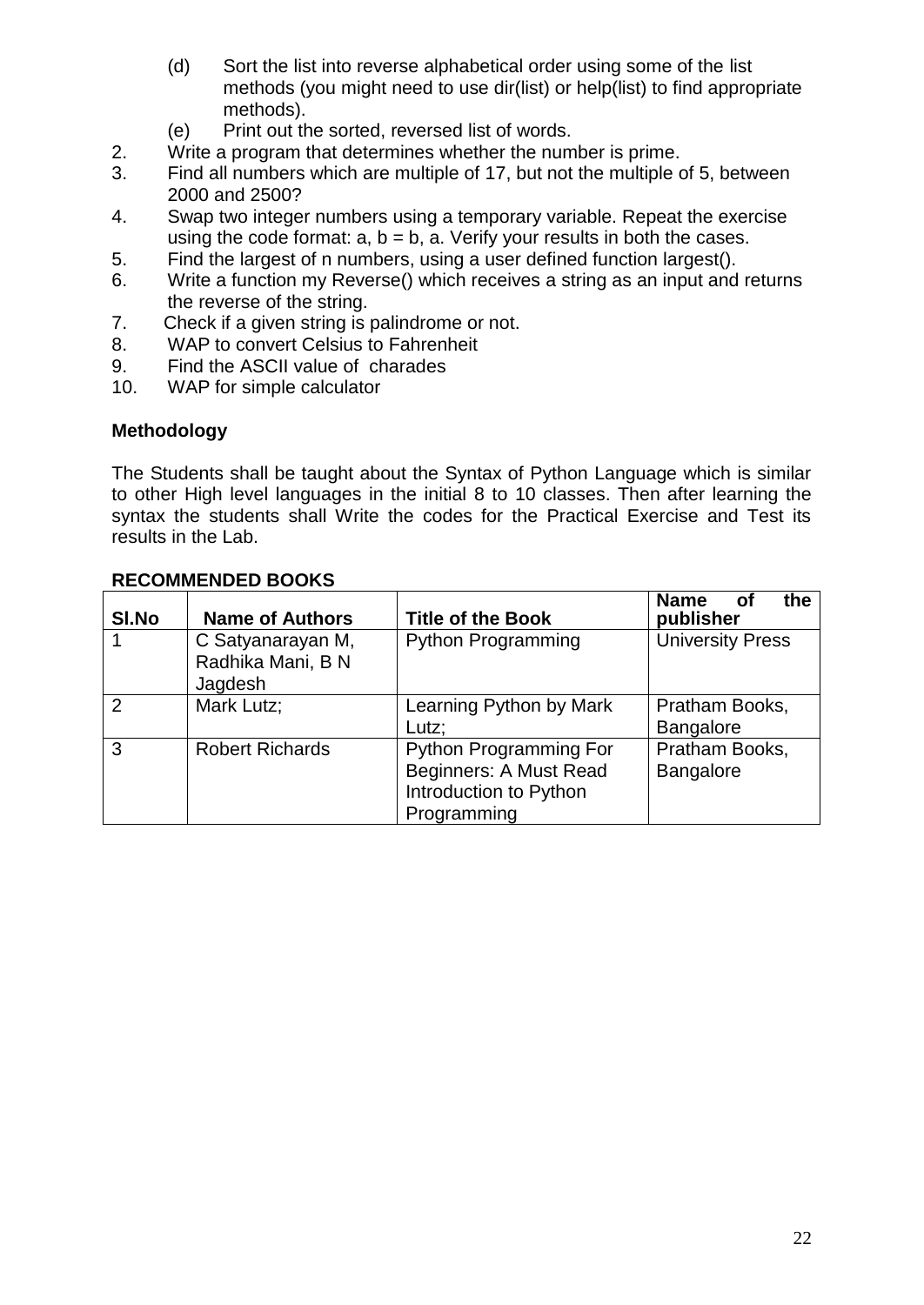# **Pr 4. PROJECT WORK (Phase-I)**

| Name of the Course: Diploma in CSE |           |                        |                          |
|------------------------------------|-----------|------------------------|--------------------------|
| Course code:                       |           | Semester               | π™                       |
| <b>Total Period:</b>               | 60        | Examination:           | $\overline{\phantom{0}}$ |
| Theory periods:                    | 4P / week | <b>Sessional Marks</b> | 25                       |
| Examination                        |           | <b>TOTAL Marks</b>     | 25                       |

# **RATIONALE**

Students' Project Work aims at developing innovative skills in the students whereby they apply the knowledge and skills gained through the course covered in many subjects and Labs, by undertaking a project. The prime emphasis of the project work is to understand and apply the basic knowledge of the principles of software engineering/ Hardware design and practices in real life situations, so as to participate and manage a large software engineering projects and /or appropriate Hardware with embedded software, in future.

*Entire Project shall spread over 5th and 6th Semester.* Part of the Project covered in 5th Semester shall be named as *Project Phase-I* and balance portion to be covered in 6<sup>th</sup> Semester shall be named as *Project Phase-II*.

#### **OBJECTIVES**

After undergoing the Project Work, the student will be able to:

- Implement the theoretical and practical knowledge and skills gained through various subjects/courses into an application suitable for a real practical working environment, preferably in an industrial environment.
- Develop software packages or applications and implement these for the actual needs of the community/industry.
- Identify and contrast gap between the technological knowledge acquired through curriculum and the actual industrial need and to compensate it by acquiring additional knowledge as required.
- Carry out cooperative learning through synchronous guided discussions within the class in key areas, asynchronous document sharing and discussions, as well as prepare collaborative edition of the final project report.
- To achieve real life experience in software/hardware design.
- To develop the skill of writing Project Report

#### **General Guidelines**

The individual students have different aptitudes and strengths and also areas of interest. Project work, therefore, should match the strengths and interest of the students. For this purpose, students should be asked to identify the type of project work, they would like to execute. The activity of problem identification should begin well in advance (right from beginning of  $5<sup>th</sup>$  semester). Students should be allotted a problem of interest to him/her as a project work. It is also essential that the faculty of the respective department may have a brainstorming session to identify suitable project assignments for their students. The project assignment can be individual assignment or a group assignment. Preferably there should not be more than 5 students, if the project work is given to a group. The project work identified in collaboration with industry should be preferred.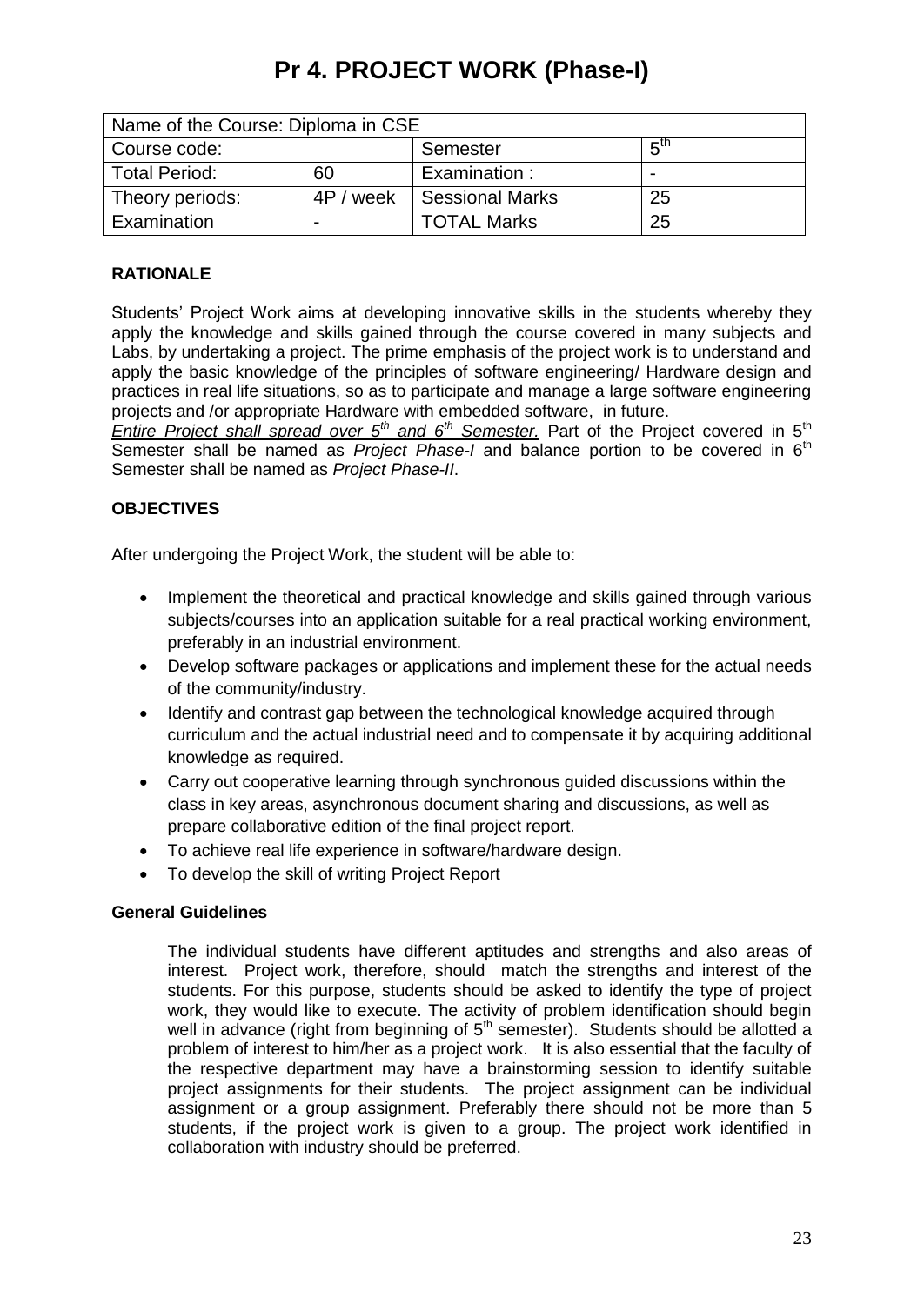Following are the broad suggestive areas of project work

- $\checkmark$  Database Management Systems.
- $\checkmark$  Software Engineering and Software Development.
- $\checkmark$  Web page Designing.
- $\checkmark$  Computer Graphics and Animation.
- $\checkmark$  Multimedia Systems.
- $\checkmark$  Computer Networks.
- $\checkmark$  Internet and e-commerce.
- $\checkmark$  Computer Security and Cryptography.
- $\checkmark$  Computer hardware and embedded systems.
- $\checkmark$  Improving existing systems / equipment.
- $\checkmark$  Any other related area found worth.

A suggestive criterion for assessing student performance by the external (preferably person from industry) and internal (teacher) examiner is given in table below:

| SI. No. | <b>Performance Criteria</b>              |
|---------|------------------------------------------|
|         |                                          |
| 1.      | Selection of project assignment          |
| 2.      | Planning and execution of considerations |
| 3.      | Quality of performance                   |
| 4.      | Providing solution of the problems or    |
|         | production of final product              |
| 5.      | Sense of responsibility                  |
| 6.      | Self expression/communication/           |
|         | <b>Presentation skills</b>               |
| 7.      | Interpersonal skills/human relations     |
| 8.      | <b>Report writing skills</b>             |
| 9       | Viva voce                                |

The teachers are free to evolve other criteria of assessment, depending upon the type of project work.

It is proposed that the institute may organize an annual exhibition of the project work done by the students and invite leading Industrial organisations to such an exhibition.

#### **Project Phase-I and Phase-II**

The Project work duration shall cover 2 semesters( $5<sup>th</sup>$  and  $6<sup>th</sup>$  sem). The Grouping of students, selection of Project, assignment of Project Guide to the Group shall be done in the beginning of 5<sup>th</sup> sem under Project Phase-I. The students may be allowed to study literature, any existing system and then define the Problem/objective of the Project. Requirements specification, DFD and Design of the system have to be complete in Phase-I. Coding may also begin in this phase. Project Milestones are to be set so that progress can be tracked . In Phase-II Coding, Testing, Documentation have to be complete*.* Teacher Guides can make suitable alteration in the components of Task and schedule. *Project Report have to be prepared and complete in Phase-II.* All Project reports should be organized uniformly in proper order, irrespective of group.

At the end of Project Phase-I in  $5<sup>th</sup>$  semester there shall be one presentation by each group to mark to progress and also to judge whether the Project is moving in right direction as per the objective of the Project.